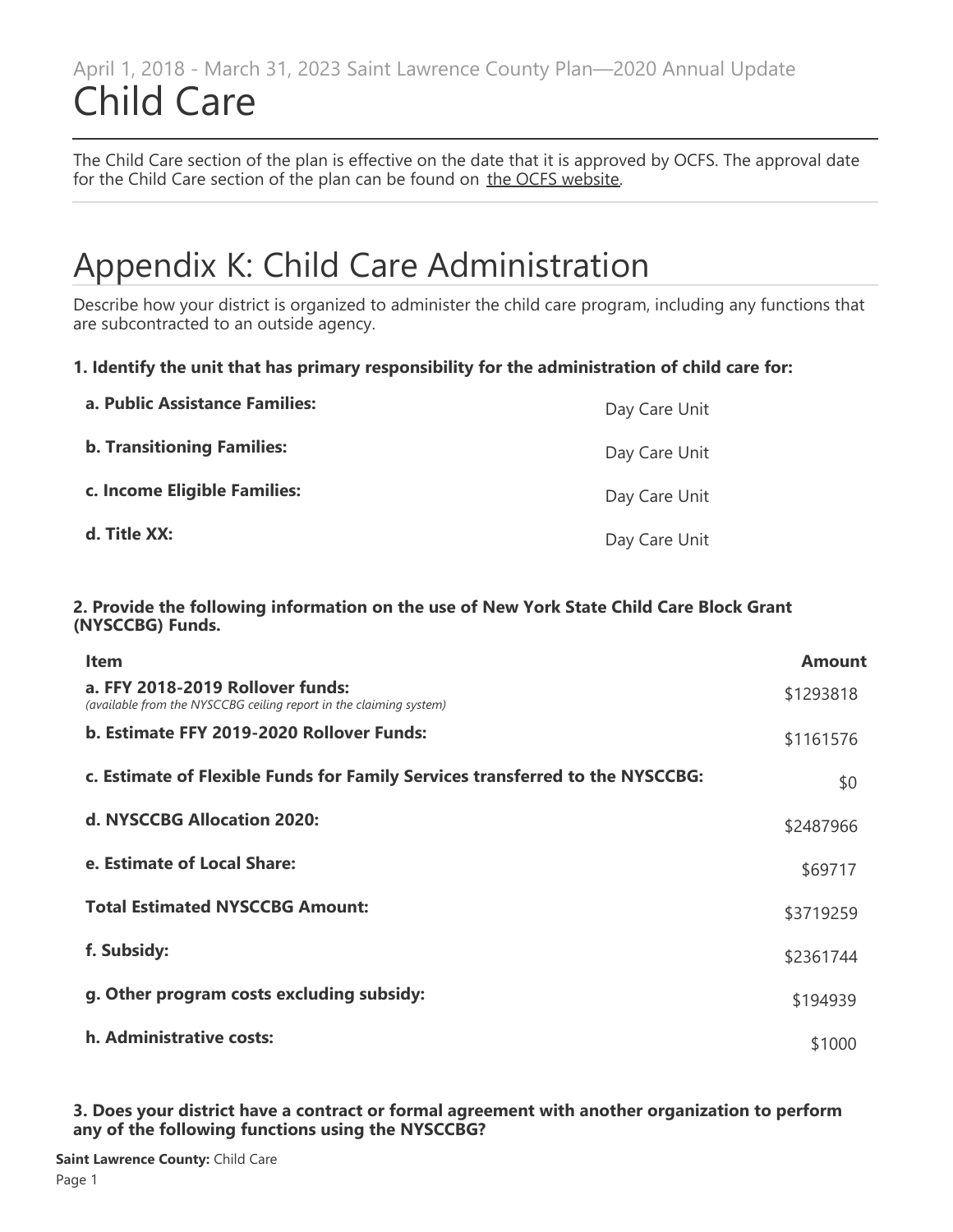| <b>Function</b>                                                                                                                                                                                | <b>Organization</b>   | <b>Amount of</b><br><b>Contract</b> |
|------------------------------------------------------------------------------------------------------------------------------------------------------------------------------------------------|-----------------------|-------------------------------------|
| a. Subsidy eligibility screening                                                                                                                                                               |                       |                                     |
| b. Determining if legally-exempt providers meet<br><b>OCFS-approved additional local standards</b><br>(must be noted in Appendix Q with the corresponding additional standard)                 |                       |                                     |
| c. Assistance in locating care                                                                                                                                                                 | Child Care<br>Council | 116487                              |
| d. Child care information systems                                                                                                                                                              |                       |                                     |
| e. Payment processing                                                                                                                                                                          |                       |                                     |
| f. Other<br>Please specify function:<br><b>Distribution of Day Care Subsidy Applications and</b><br>required forms; process all Legally Exempt and In-Home<br><b>Provider Enrollment Forms</b> | Child Care<br>Council | 77685                               |

# Appendix L: Other Eligible Families if Funds are Available

Listed below are the optional categories of eligible families that your district can include as part of its County Plan. Select any categories your district wants to serve using the NYSCCBG funds and describe any limitations associated with the category.

| <b>Optional Categories</b>                                                                                                                                                     | <b>Option</b>                     | <b>Limitations</b>                                                      |  |
|--------------------------------------------------------------------------------------------------------------------------------------------------------------------------------|-----------------------------------|-------------------------------------------------------------------------|--|
| 1. Public Assistance (PA) families participating in an<br>approved activity in addition to their required work<br>activity.                                                    | $\bullet$<br>Yes<br>$\bigcirc$ No | No limitations as long as the<br>other program requirements are<br>met. |  |
| 2. PA families or families with incomes up to 200% of the State Income Standard when child care<br>services are needed for the child to be protected because the caretaker is: |                                   |                                                                         |  |
| a) participating in an approved substance abuse<br>treatment program                                                                                                           | $\odot$<br>Yes<br>$\bigcirc$ No   | PA families up to 90 days.                                              |  |
| b) homeless                                                                                                                                                                    | Yes<br><b>No</b>                  | No limitations                                                          |  |
| c) a victim of domestic violence and<br>participating in an approved activity                                                                                                  | Yes<br>No                         | No limitations                                                          |  |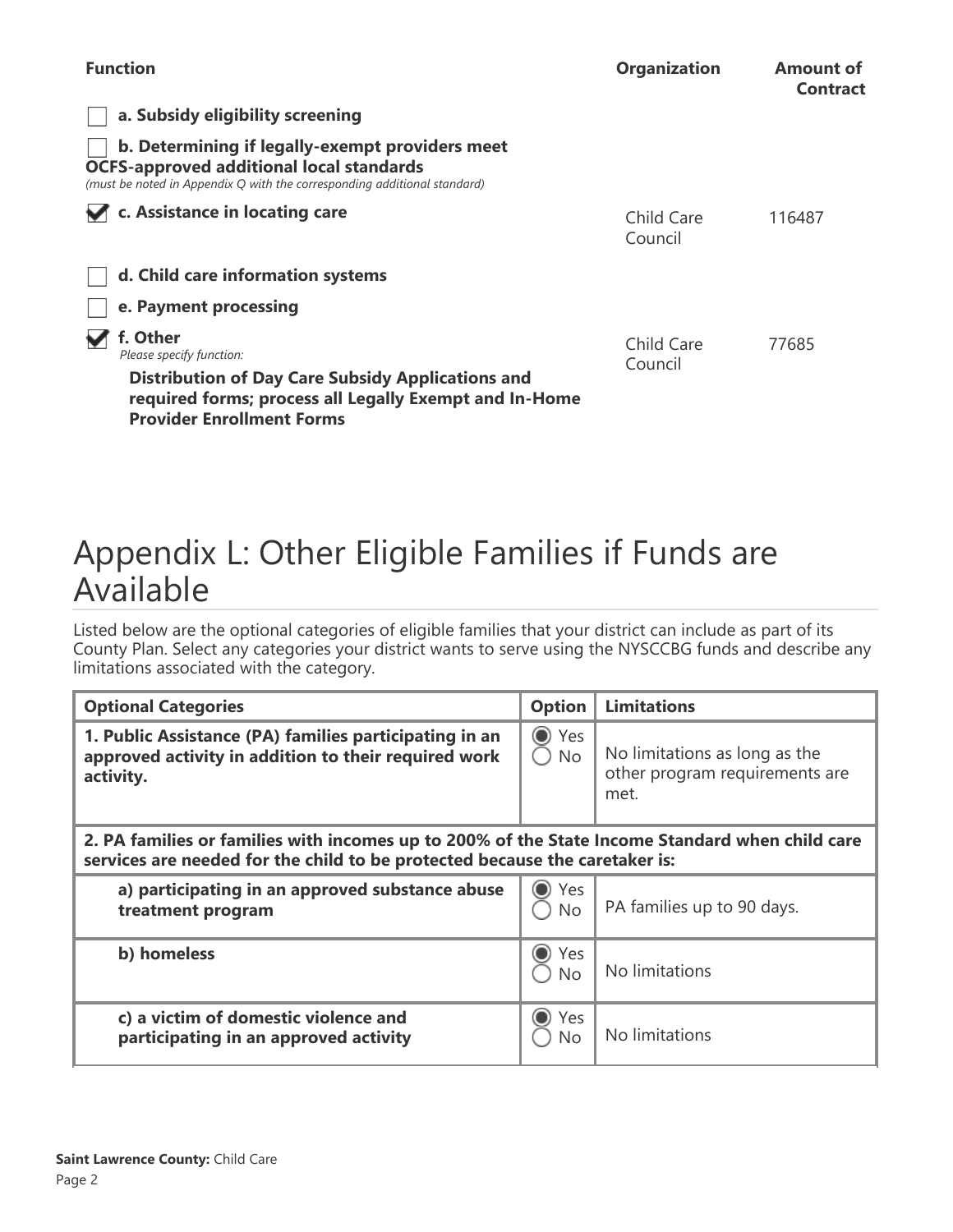| d) in an emergency situation of short duration                                                                                                                                                                                                                                                                                                                              | Yes<br><b>No</b>                | The emergency and need for care<br>must be reviewed by the case<br>manager/supervisor.                                                                                                                                                                        |
|-----------------------------------------------------------------------------------------------------------------------------------------------------------------------------------------------------------------------------------------------------------------------------------------------------------------------------------------------------------------------------|---------------------------------|---------------------------------------------------------------------------------------------------------------------------------------------------------------------------------------------------------------------------------------------------------------|
| 3. Families with an open child protective services<br>case when child care is needed to protect the child.                                                                                                                                                                                                                                                                  | $\odot$<br>Yes<br><b>No</b>     | Recommendation needs to be<br>received from CPS caseworker<br>and approved by CPS supervisory<br>staff verifying care is necessary in<br>circumstance. Approval based on<br>the CCBG regulations.                                                             |
| 4. Families with incomes up to 200% of the State Income Standard when child care services are<br>needed for the child to be protected because the child's caretaker:                                                                                                                                                                                                        |                                 |                                                                                                                                                                                                                                                               |
| a) is physically or mentally incapacitated                                                                                                                                                                                                                                                                                                                                  | Yes<br><b>No</b>                | With proper documentation and<br>at the discretion of the case<br>manager/supervisor. Verification<br>must be from the caretaker's<br>physician/mental health<br>professional indicating the need<br>and the anticipated duration (not<br>to exceed 30 days). |
| b) has family duties away from home                                                                                                                                                                                                                                                                                                                                         | Yes<br><b>No</b>                | With proper documentation and<br>at the discretion of the case<br>manager/supervisor (not to<br>exceed 30 days).                                                                                                                                              |
| 5. Families with incomes up to 200% of the State<br>Income Standard when child care services are<br>needed for the child's caretaker to actively seek<br>employment for a period up to six months. Child<br>care services will be available only for the portion of<br>the day the family can document is directly related<br>to the caretaker engaging in such activities. | Yes<br>No                       | Documentation with proof of<br>arrival and departure times, date,<br>contact person; with original<br>signature and dated. Five hours<br>per week for up to thirty days.                                                                                      |
| 6. PA families where a sanctioned parent or<br>caretaker relative is participating in unsubsidized<br>employment, earning wages at a level equal to or<br>greater than the minimum amount under law.                                                                                                                                                                        | Yes<br>$\bf{O}$<br><b>No</b>    | No limitations                                                                                                                                                                                                                                                |
| 7. Families with incomes up to 200% of the State Income Standard when child care services are<br>needed for the child's caretaker to participate in:                                                                                                                                                                                                                        |                                 |                                                                                                                                                                                                                                                               |
| a) a public or private educational facility<br>providing a standard high school curriculum<br>offered by or approved by the local school<br>district                                                                                                                                                                                                                        | Yes<br>$\mathbf O$<br><b>No</b> | No limitations                                                                                                                                                                                                                                                |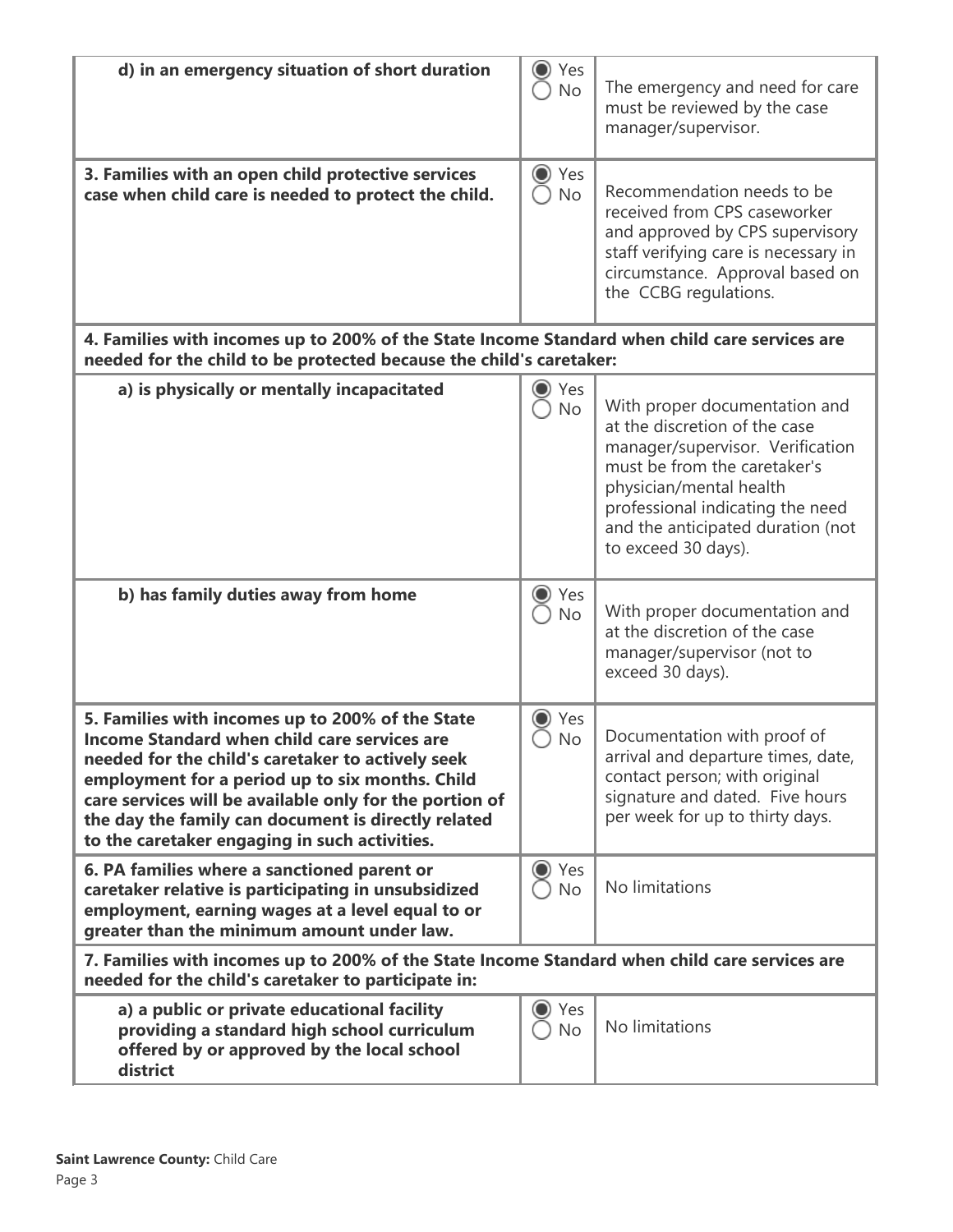| b) an education program that prepares an<br>individual to obtain a NYS High School<br>equivalency diploma                                                                                                                                                                                                                                                                                                                                                                                                                                                                                       | Yes<br><b>No</b>                           | No limitations                                                                   |
|-------------------------------------------------------------------------------------------------------------------------------------------------------------------------------------------------------------------------------------------------------------------------------------------------------------------------------------------------------------------------------------------------------------------------------------------------------------------------------------------------------------------------------------------------------------------------------------------------|--------------------------------------------|----------------------------------------------------------------------------------|
| c) a program providing basic remedial education<br>in the areas of reading, writing, mathematics,<br>and oral communications for individuals<br>functioning below the ninth month of the<br>eighth-grade level                                                                                                                                                                                                                                                                                                                                                                                  | Yes<br>$\odot$<br><b>No</b>                | No limitations                                                                   |
| d) a program providing literacy training<br>designed to help individuals improve their<br>ability to read and write                                                                                                                                                                                                                                                                                                                                                                                                                                                                             | $\bigcirc$<br>Yes<br><b>No</b>             | No limitations                                                                   |
| e) an English as a second language (ESL)<br>instructional program designed to develop skills<br>in listening, speaking, reading, and writing the<br><b>English language for individuals whose primary</b><br>language is other than English                                                                                                                                                                                                                                                                                                                                                     | Yes<br>$\bf{O}$<br><b>No</b>               | No limitations                                                                   |
| f) a two-year full-time degree granting program<br>at a community college, a two-year college, or<br>an undergraduate college with a specific<br>vocational goal leading to an associate's degree<br>or certificate of completion                                                                                                                                                                                                                                                                                                                                                               | Yes<br>$\rm{O}$<br>$\bigcirc$<br><b>No</b> | Limited to five academic<br>semesters and must maintain a<br>GPA of at least 2.0 |
| g) a training program, which has a specific<br>occupational goal and is conducted by an<br>institution other than a college or university<br>that is licensed or approved by the State<br><b>Education Department</b>                                                                                                                                                                                                                                                                                                                                                                           | Yes<br>0<br><b>No</b>                      | No limitations                                                                   |
| h) a prevocational skill training program such as<br>a basic education and literacy training program                                                                                                                                                                                                                                                                                                                                                                                                                                                                                            | O<br>Yes<br><b>No</b>                      | No limitations                                                                   |
| i) a demonstration project designed for<br>vocational training or other project approved<br>by the Department of Labor                                                                                                                                                                                                                                                                                                                                                                                                                                                                          | $\odot$<br>Yes<br>No                       | No limitations                                                                   |
| <b>Note:</b> The caretaker must complete the selected<br>programs listed within 30 consecutive calendar<br>months. The caretaker cannot enroll in more than<br>one program.                                                                                                                                                                                                                                                                                                                                                                                                                     |                                            |                                                                                  |
| 8. PA recipients or low-income families with<br>incomes up to 200% of the State Income Standard<br>who are satisfactorily participating in a two-year<br>program other than one with a specific vocational<br>sequence (leading to an associate's degree or<br>certificate of completion and that is reasonably<br>expected to lead to an improvement in the<br>caretaker's earning capacity) if the caretaker is also<br>working at least 17 <sup>1</sup> / <sub>2</sub> hours per week. The caretaker<br>must demonstrate his or her ability to successfully<br>complete the course of study. | $\odot$<br>Yes<br><b>No</b>                | The caretaker must demonstrate<br>that they are regularly attending<br>classes.  |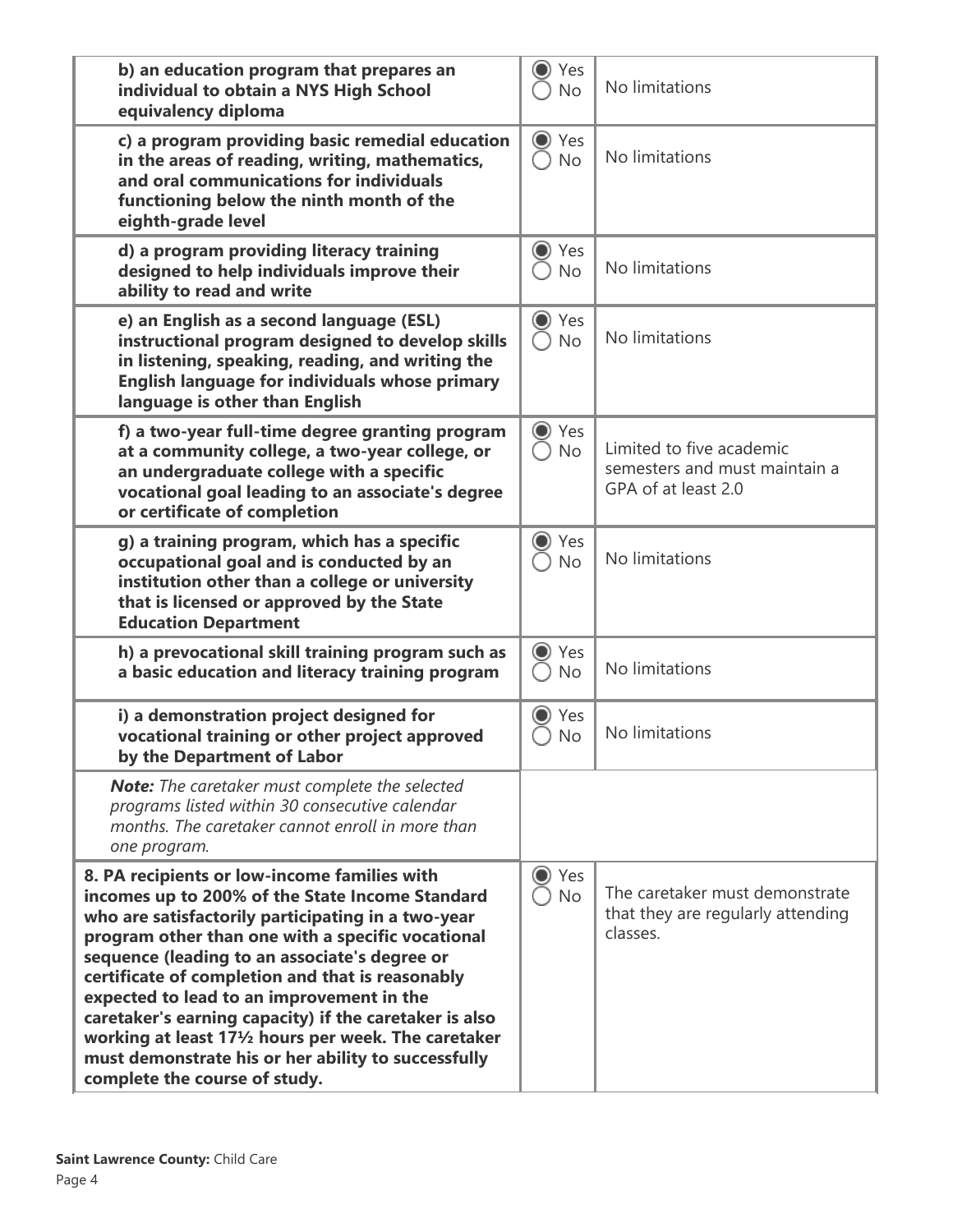| 9. PA recipients or low-income families with<br>incomes up to 200% of the State Income Standard<br>who are satisfactorily participating in a two-year<br>college or university program (other than one with a<br>specific vocational sequence) leading to an<br>associate's degree or a certificate of completion that<br>is reasonably expected to lead to an improvement in<br>the caretaker's earning capacity if the caretaker is<br>also working at least 171/2 hours per week. The<br>caretaker must demonstrate his or her ability to<br>successfully complete the course of study.        | Yes<br><b>No</b>               | No limitations                             |
|---------------------------------------------------------------------------------------------------------------------------------------------------------------------------------------------------------------------------------------------------------------------------------------------------------------------------------------------------------------------------------------------------------------------------------------------------------------------------------------------------------------------------------------------------------------------------------------------------|--------------------------------|--------------------------------------------|
| 10. PA recipients or low-income families with<br>incomes up to 200% of the State Income Standard<br>who are satisfactorily participating in a four-year<br>college or university program leading to a<br>bachelor's degree and that is reasonably expected to<br>lead to an improvement in the caretaker's earning<br>capacity if the caretaker is also working at least $17\frac{1}{2}$<br>hours per week. The caretaker must demonstrate his<br>or her ability to successfully complete the course of<br>study.                                                                                 | $\odot$<br>Yes<br>No           | Need to maintain at GPA of at<br>least 2.0 |
| 11. Families with incomes up to the 200% of the<br>State Income Standard when child care services are<br>needed for the child's caretaker to participate in a<br>program to train workers in an employment field<br>that currently is or is likely to be in demand in the<br>future, if the caretaker documents that he or she is a<br>dislocated worker and is currently registered in such<br>a program, provided that child care services are only<br>used for the portion of the day the caretaker is able<br>to document is directly related to the caretaker<br>engaging in such a program. | Yes<br>$\bigcirc$<br><b>No</b> | No limitations                             |

## Appendix M #1: Reasonable Distance, Recertification Period, Family Share, Very Low Income, Federal and Local Priorities

### **I. Reasonable Distance for Public Assistance Recipients to Travel to Child Care and Work**

Define "reasonable distance" based on community standards for determining accessible child care.

1. The following defines "reasonable distance":

25 miles one way from home to work activity that includes one stop for child care provisions.TA recipients cannot be required to travel more than 25 miles one way to find child care.

2. Describe any steps/consultations made to arrive at your definition: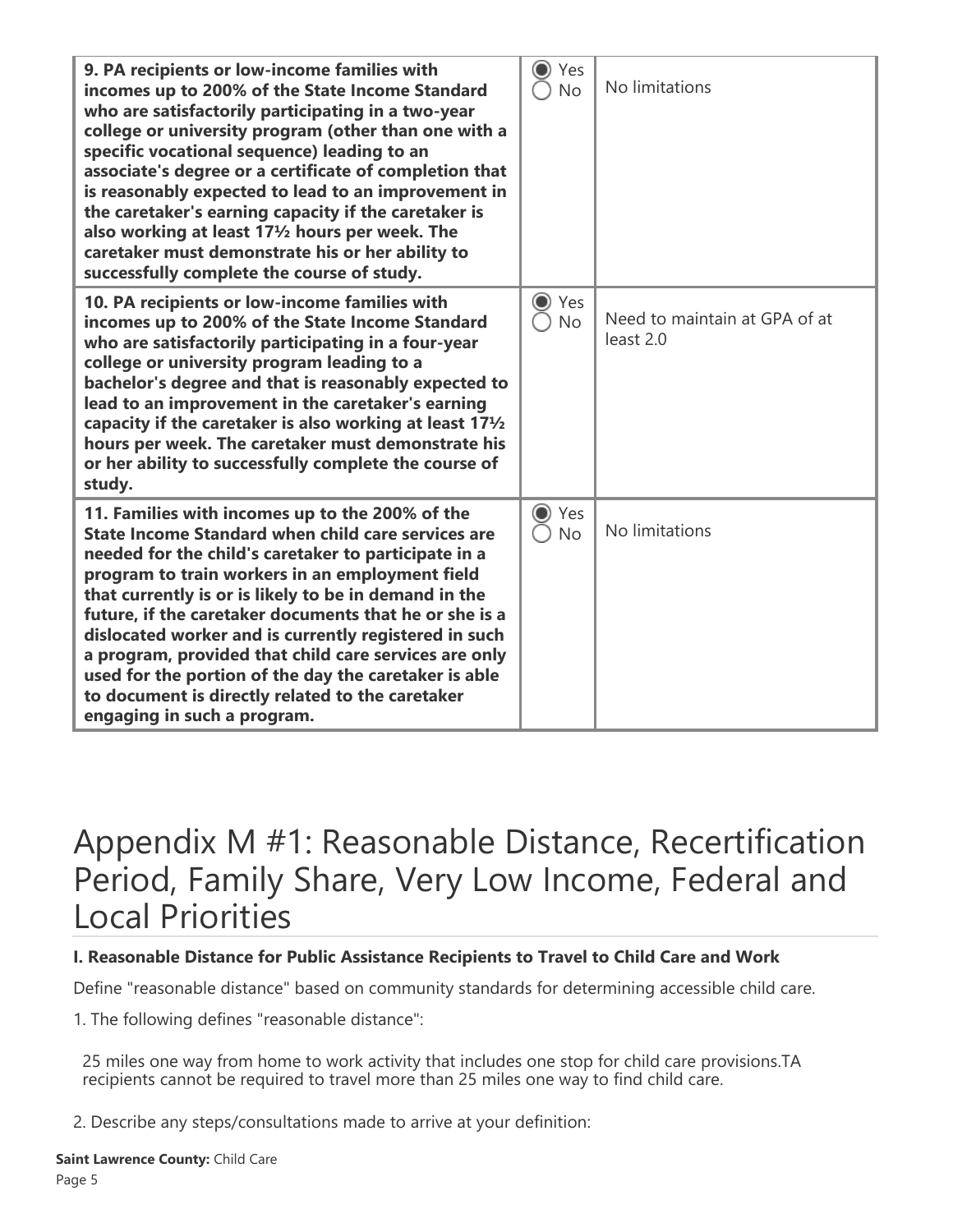Discussion with staff members from Department of Social Services. Distance is determined by the distance from child care to the activity.

### **II. Recertification Period**

The district's recertification period for low income child care cases is every:

 $\odot$  Six months

 $\bigcirc$  Twelve months

### **III. Family Share**

"Family Share" is the weekly amount paid towards the costs of the child care services by the child's parent or caretaker. Your district must select a family share percentage from 10% to 35% to use in calculating the amount of family share. The weekly family share of child care costs is calculated by applying the family share percentage against the amount of the family's annual gross income that is in excess of the State Income Standard divided by 52.

*Note: The family share percentage selected here must match the percentage entered in the Program Matrix in the Welfare Management System (WMS) and the Child Care Time and Attendance (CCTA) system.*

Family Share Percentage selected by the district:

15%

Additional Description of this Family Share Percentage:

*Note: The family share percentage selected here must match the percentage entered in the Program Matrix in the Welfare Management System (WMS).*

### **IV. Very Low Income**

Define "very low income" as it is used in determining priorities for child care benefits.

"Very Low Income" is defined as **200%** of the State Income Standard.

### **V. Federal and Local Priorities**

1. The district must rank the federally mandated priorities. Cases that are ranked 1 have the highest priority for receiving child care assistance. These rankings apply to case closings and case openings.

a. Very low income as defined in Section IV:



b. Families with incomes up to 200% of the State Income Standard that have a child with special needs and a need for child care:

| Rank 1 |  |
|--------|--|
| Rank 2 |  |
|        |  |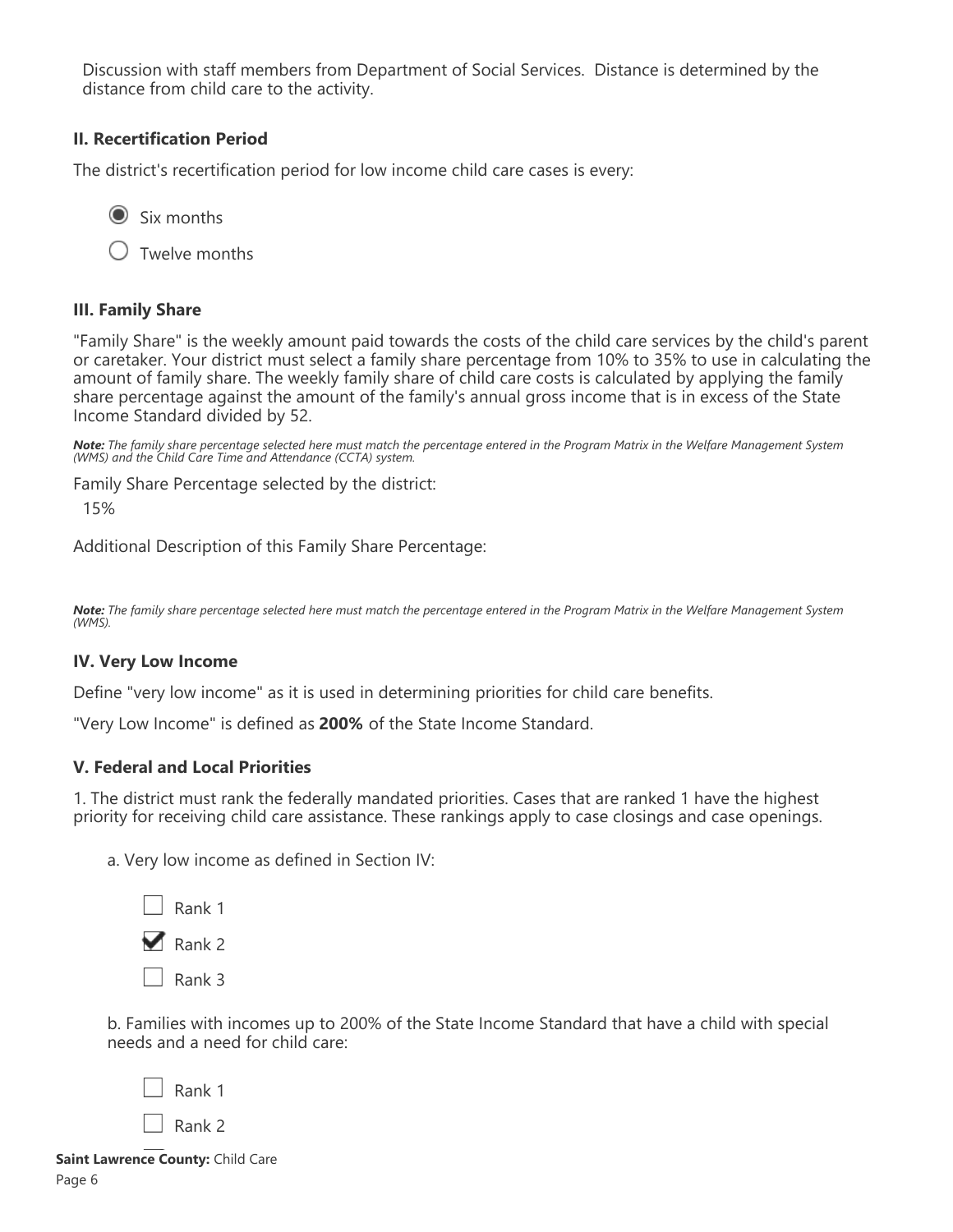

c. Families with incomes up to 200% of the State Income Standard that are experiencing homelessness:

 $\blacktriangleright$  Rank 1 Rank 2 Rank 3

2. Does the district have local priorities?



 $\odot$  No

If yes, list them below and rank beginning with Rank 4.

# Appendix M #2: Case Openings, Case Closings, and Waiting List

### **I. Case Openings When Funds Are Limited**

If a social services district does not have sufficient funds to provide child care services to all families who are applying, the district may decide to open certain categories of families as funds become available. The district must open federal priorities first. If the district identified local priorities, they must be opened next. **After the federal and local priorities,** identify the basis upon which the district will open cases if funds become available. Select one of the options listed below and describe the process for opening.

1. Open cases based on **FIRST COME, FIRST SERVED**.

2. Open cases based on **INCOME**.

If opening based on income…

The district will open cases starting from the lowest income to the highest income.

 $\bigcup$  The district will open cases based on income bands, starting from the lowest income band to the highest income band.

If using income bands, list the bands, starting from the one that will be opened first:

3. Open cases based on **CATEGORY OF FAMILY**.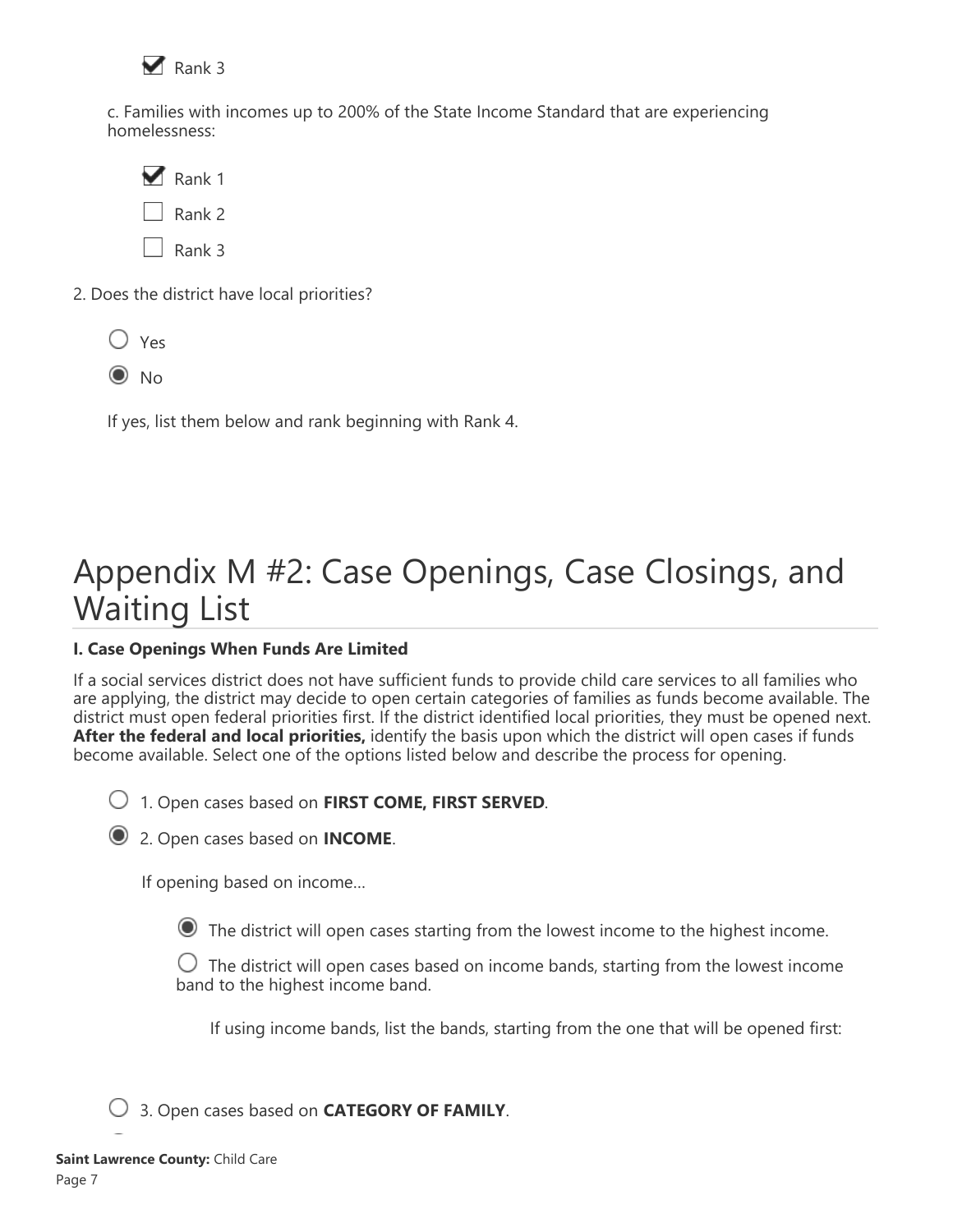4. Open cases based on **INCOME** *AND* **CATEGORY OF FAMILY**.

5. Open cases based on **OTHER CRITERIA**.

### **II. Case Closings When Sufficient Funds Are Not Available**

If a social services district does not have sufficient funds to continue to provide child care assistance to all families in its current caseload, the district may decide to discontinue child care assistance to certain categories of families. The district must close federal priorities last. If the district identified local priorities, they must be closed next to last. **After the federal and local priorities,** describe the basis upon which the district will close cases if sufficient funds are not available.

**If no priorities are established beyond the federally mandated priorities** and all funds are committed, case closings for families that are not eligible under a child care guarantee and are not under a federally mandated priority must be based on the length of time they have received services (must choose #1 below).

Select one of the options listed below and describe the process for closing.

1. Close cases based on **AMOUNT OF TIME** receiving child care services.

If closing based on amount of time…

 $\bigcirc$  The district will close cases starting from the shortest time receiving child care services to the longest time.

 The district will close cases starting from the longest time receiving child care services to the shortest time.

- 2. Close cases based on **INCOME**.
- 3. Close cases based on **CATEGORY OF FAMILY**.
- 4. Close cases based on **INCOME** *AND* **CATEGORY OF FAMILY**.
- 5. Close cases based on **OTHER CRITERIA**.

### **III. Waiting List**

The district will establish a waiting list when there are not sufficient funds to open all eligible cases.

 $\odot$  No

 $\bigcirc$  Yes

# Appendix M #3: Fraud and Abuse Control Activities and Inspections

### **I. Fraud and Abuse Control Activities**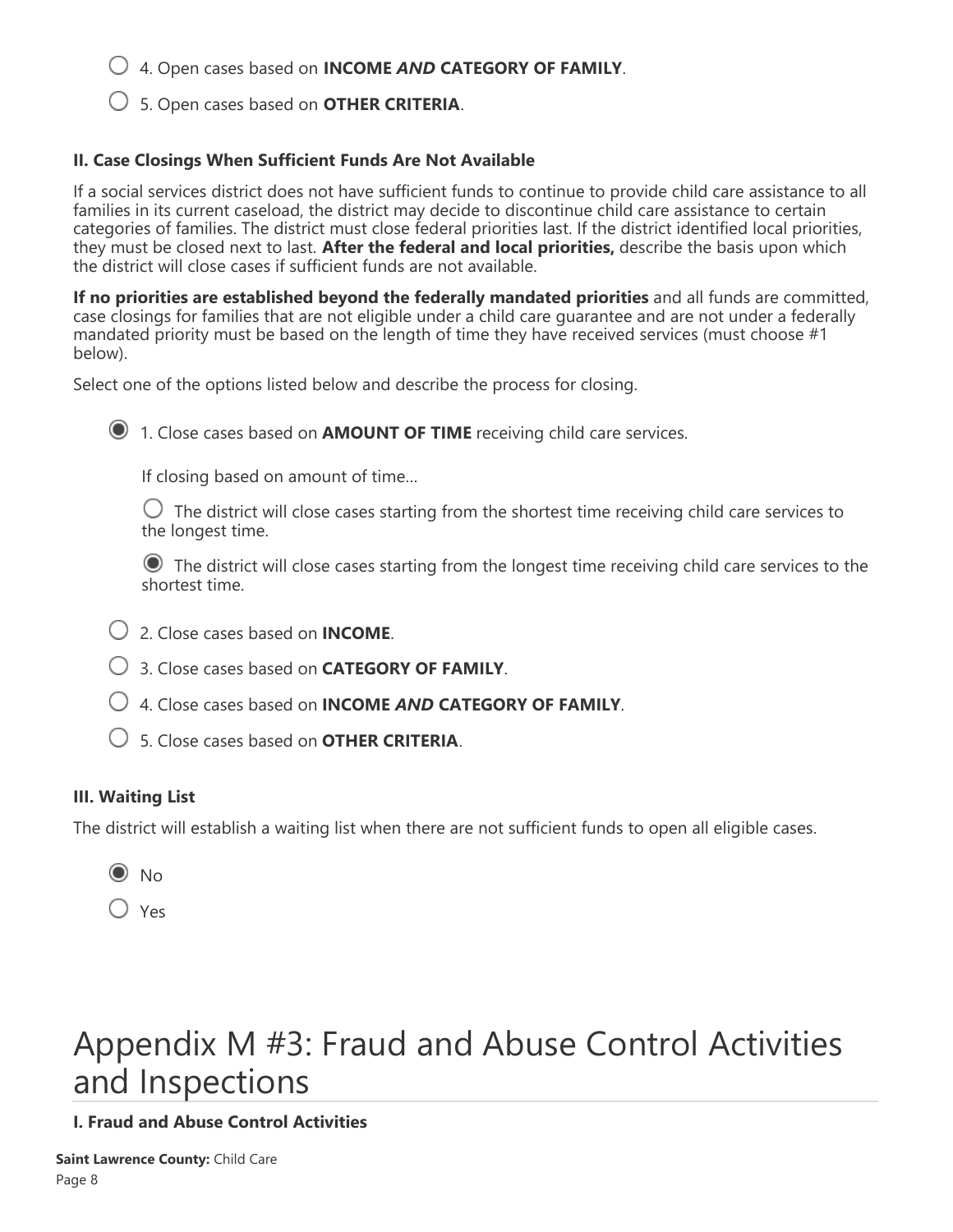1. Describe below the criteria the district will use to determine which child care subsidy applications suggest a higher than acceptable risk for fraudulent or erroneous child care subsidy payments in addition to procedures for referring such applications to the district's front-end detection system.

The district will use the FEDS Plan completed by Tammy Johnson of the Fraud Unit.

FEDS Indicators:

- 1. Application is inconsistent with prior case information.
- 2. Prior history of denial, case closing or overpayment resulting from an investigation.
- 3. Landlord does not verify household composition or provides information inconsistent with application.
- 4. No absent parent information or information is inconsistent with application.
- 5. Child Care Provider lives in the same household as child.
- 6. Self-employment of paid off the books or odd jobs for cash.
- 7. Parent recently left home.

NOTE: FEDS is completed for applications using the districts FEDS indicators. Indicators that cannot be resolved by Child Care Eligibility Staff require a referral to the Investigations/Fraud Unit.

2. Describe the sampling methodology used to determine which cases will require verification of an applicant's or recipient's continued need for child care, including, as applicable, verification of participation in employment, education, or other required activities.

*The district cannot use criteria such as the age of provider, the gender of provider, a post office box address, or evidence that the child lives in the same residence as the provider as indicators in drawing the sample.*

St. Lawrence County has a 6-month recertification process and looks at 100% of the low income cases and verifies the continued need for child care by obtaining pay stubs, statements from employers, and school schedules upon recertification.

3. Describe the sampling methodology used to determine which providers of subsidized child care services will be reviewed for the purpose of comparing the child care provider's attendance forms for children receiving subsidized child care services with any Child and Adult Care Food Program inspection forms to verify that child care was actually provided on the days listed on the attendance forms.

All providers of subsidized child care services will be subject to a review of the Child and Adult Care Food Program inspection forms on a quarterly basis. The forms will be compared to the attendance records submitted to our district. Any inaccuracies will be addressed.

### **II. Inspections of Child Care Provider Records and Premises**

The district may choose to make announced or unannounced inspections of the records and premises of any provider/program that provides child care for subsidized children to determine if the child care provider is in compliance with applicable laws and regulations and any additional requirements imposed on such a provider by the social services district per 18 NYCRR §415.4(h)(3).

The district has the right to make inspections *prior to subsidized children receiving care* of any child care provider, including care in a home, to determine whether the child care provider is in compliance with applicable laws and regulations and any additional requirements imposed on such a provider by the district.

The district must report violations of regulations as follows:

- 1. Violations by a licensed or registered child care provider must be reported to the applicable Office of Children and Families (OCFS) Regional Office.
- 2. Violations by an enrolled or enrolling legally-exempt child care provider must be reported to the

**Saint Lawrence County:** Child Care

Page 9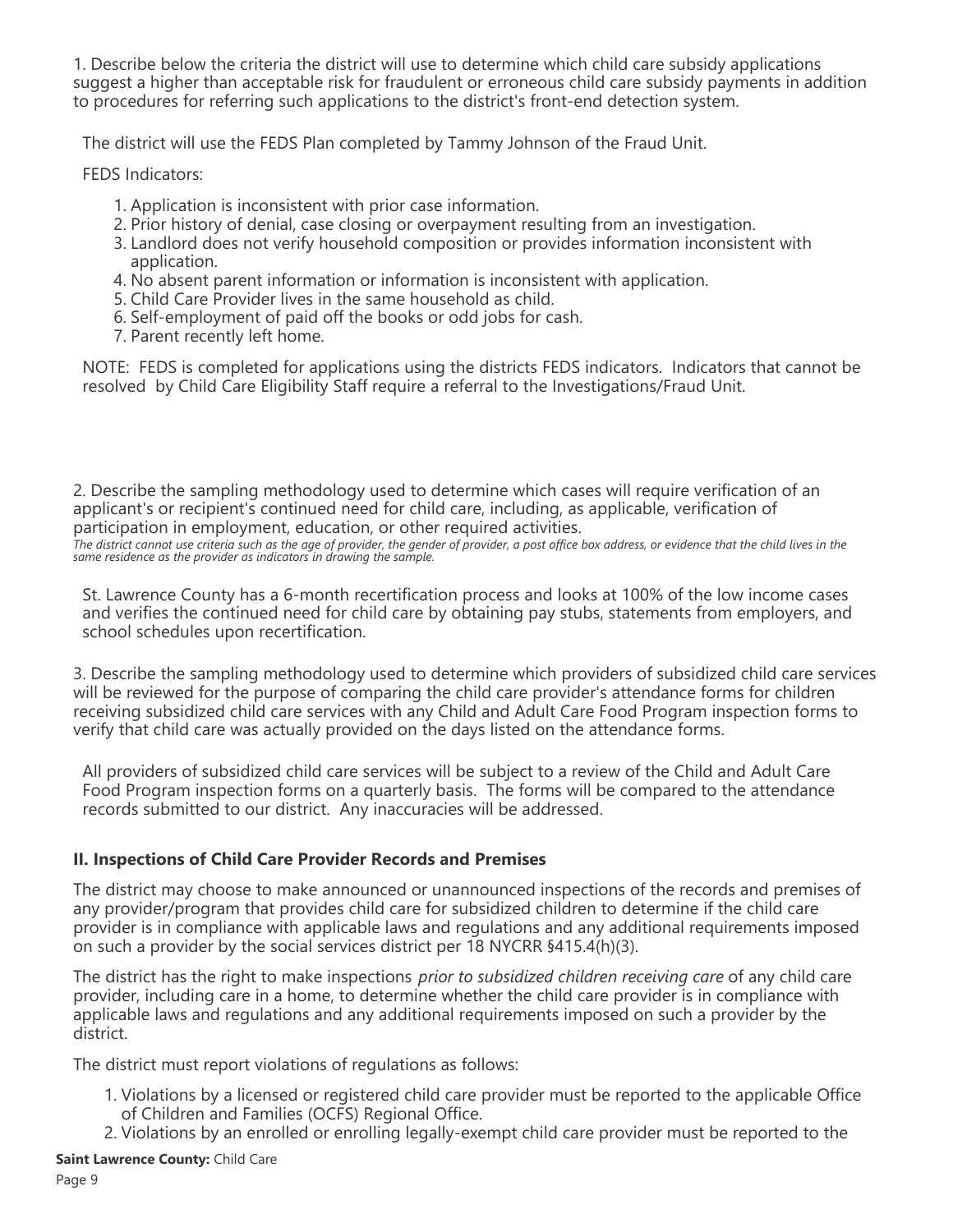applicable Enrollment Agency.

### **Does the district choose to make inspections of such child care providers/programs?**

 $\odot$  No.

 $\bigcirc$  Yes. Provide the details of your inspections plan below.

### **Check the organization that will be responsible for conducting inspections:**

|  | $\bigcirc$ Local social services staff |  |
|--|----------------------------------------|--|

*Provide the name of the unit and contact person:*

 Contracted Agency *(must correspond to Appendix K, Question 3f) Provide the name of the agency and contact person:*

### **The following** *types* **of subsidized child care providers/programs are subject to this requirement:**

| <b>Legally-Exempt Child Care</b>                                             |
|------------------------------------------------------------------------------|
| In-Home                                                                      |
| Family Child Care                                                            |
| Group programs not operating under the auspices of another government agency |
| Group programs operating under the auspices of another government agency     |
| <b>Licensed or Registered Child Care</b>                                     |
| Family Day Care                                                              |
| Registered School-Age Child Care                                             |
| Group Family Day Care                                                        |
| Day Care Centers                                                             |
| <b>Small Day Care Centers</b>                                                |

# Appendix N: District Options

Districts have some flexibility to administer their child care subsidy programs to meet local needs. Districts must complete Question I below. Note that all districts must complete the differential payment rate table in Appendix T.

I. The district selects: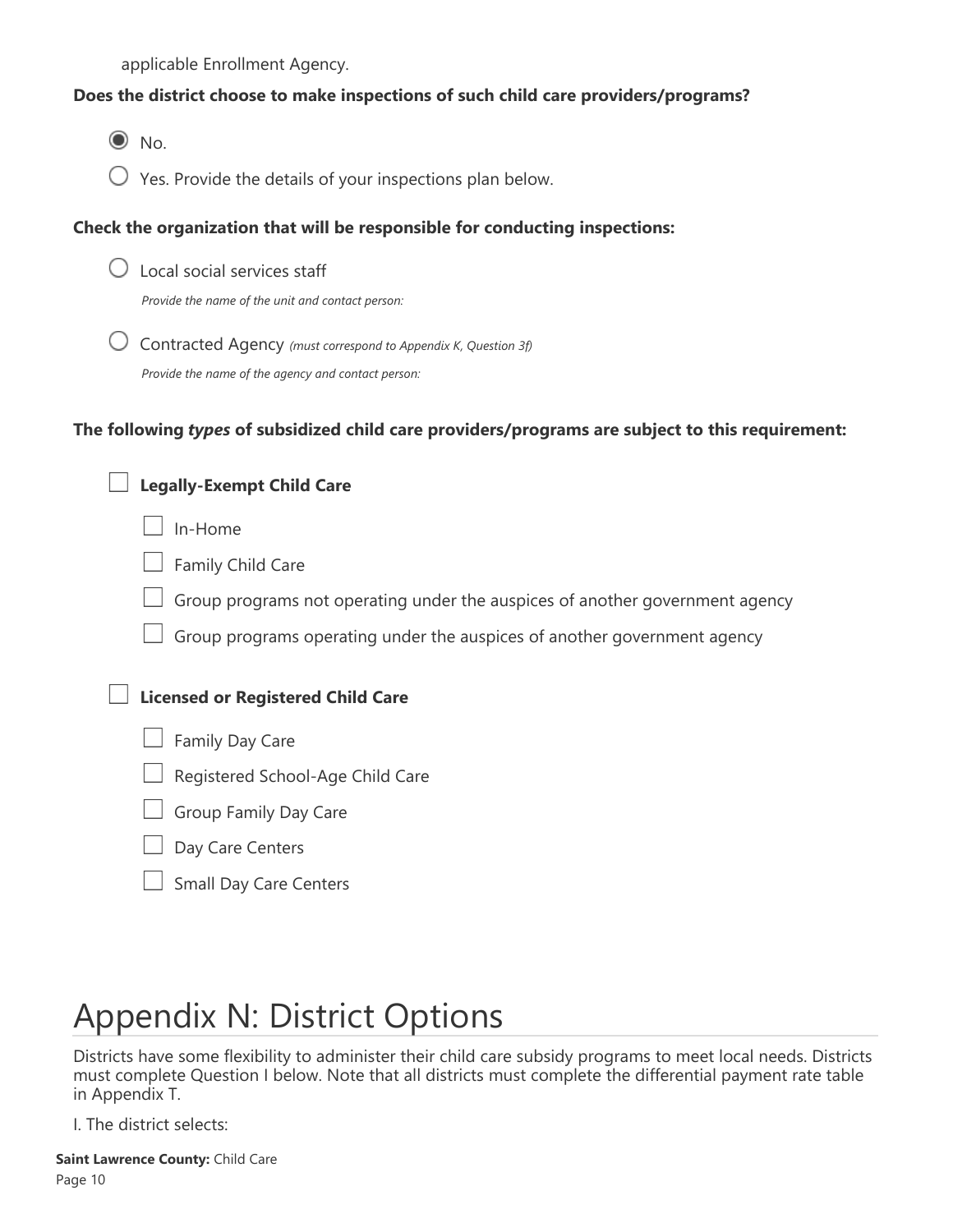$\bigcirc$  None of the options below



O One or more of the options below

II. Districts must check the options that will be included in the district's county plan and complete the appropriate appendix for any option checked below.

 $\Box$  1. The district has chosen to establish funding set-asides for NYSCCBG (complete Appendix O).

 $\perp$  2. The district has chosen to use Title XX funds for the provision of child care services (complete Appendix P).

 $\Box$  3. The district has chosen to establish additional local standards for child care providers (complete Appendix Q).

 $\blacktriangleright$  4. The district has chosen to make payments to child care providers for absences (complete Appendix R).

 5. The district has chosen to make payments to child care providers for program closures (complete Appendix S).

 $\perp$  6. The district has chosen to pay for transportation to and from a child care provider (complete Appendix T).

 $\Box$  7. The district has chosen to pay a differential rate for licensed or registered child care providers that have been accredited by a nationally recognized child care organization (complete Appendix T).

8. The district has chosen to pay a differential rate above the required 5% minimum differential rate for child care services during non-traditional hours (complete Appendix T).

 $\Box$  9. The district has chosen to pay a differential rate for child care providers caring for children experiencing homelessness above the required minimum differential rate (complete Appendix T).

 10. The district has chosen to pay a differential rate in excess of the 25% maximum differential rate for child care providers that qualify for multiple differential rates to allow sufficient access to child care providers or services within the district (complete Appendix T).

 $\perp$  11. The district has chosen to pay up to 75% of the enhanced market rate for legally-exempt family and in-home child care providers who have completed 10 hours of training, which has been verified by the Legally-Exempt Caregiver Enrollment Agency (complete Appendix T).

 $\Box$  12. The district has chosen to pay an enhanced market rate for eligible legally-exempt group child care programs that meet required health and/or training requirements (complete Appendix T).

13. The district has chosen to pay for child care services while a caretaker who works the second or third shift sleeps (complete Appendix T).

14. The district has chosen to make payments to child care providers who provide child care services exceeding 24 consecutive hours (complete Appendix U).

15. The district has chosen to include 18-, 19- or 20-year-olds in the Child Care Services Unit (complete Appendix U).

 $\Box$  16. The district requests a waiver from one or more requlatory provisions. Waivers are limited to those regulatory standards that are not specifically included in law (complete Appendix U).

17. The district has chosen to pay for breaks in activity for low income families (non-public assistance families) (complete Appendix U).

**Saint Lawrence County:** Child Care

Page 11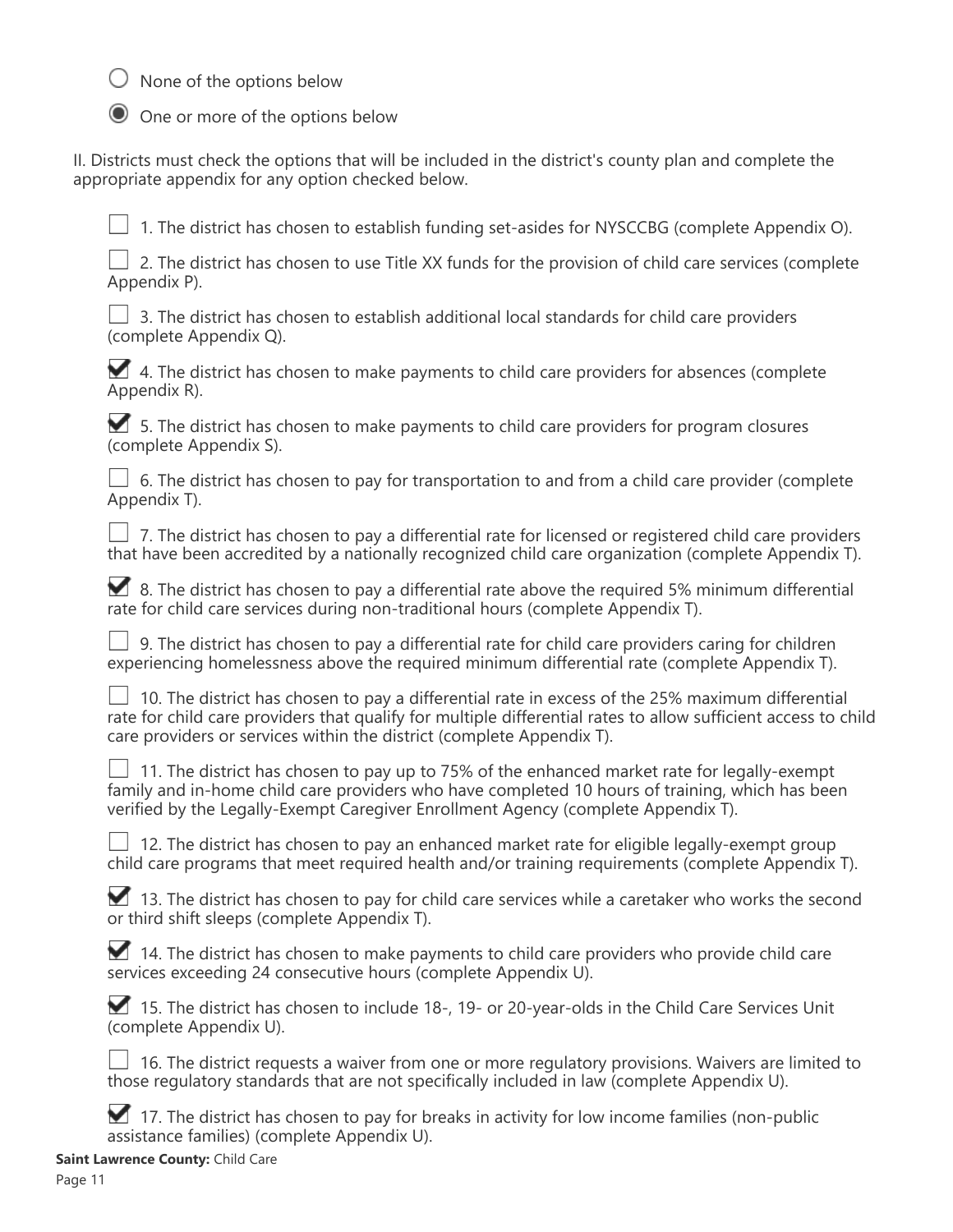18. The district has chosen to use local equivalent(s) of OCFS required form(s). Prior to using a local equivalent form the district must obtain OCFS, Division of Child Care Services (DCCS) written approval. **Any previous approvals for local equivalent forms will not be carried forward into this county plan. Therefore, any local equivalent forms a district wishes to establish or renew must be included in this plan and will be subject to review and approval by OCFS.**

List below the names and upload copies of the local equivalent form(s) that the district would like to use.

19. The district elects to use the OCFS-6025, Application for Child Care Assistance. The local district may add the district name and contact information to the form.

# Appendix O: Funding Set-Asides

### I. Total NYSCCBG Block Grant Amount, Including Local Funds

| <b>Category</b>                    | <b>Amount</b> |
|------------------------------------|---------------|
|                                    |               |
|                                    |               |
|                                    |               |
|                                    |               |
|                                    |               |
| <b>Total Set-Asides (NYSCCBG):</b> |               |

**Describe the rationale behind specific set-aside amounts from the NYSCCBG (e.g., estimated number of children) for each category.**

Category:

Description:

Category:

Description: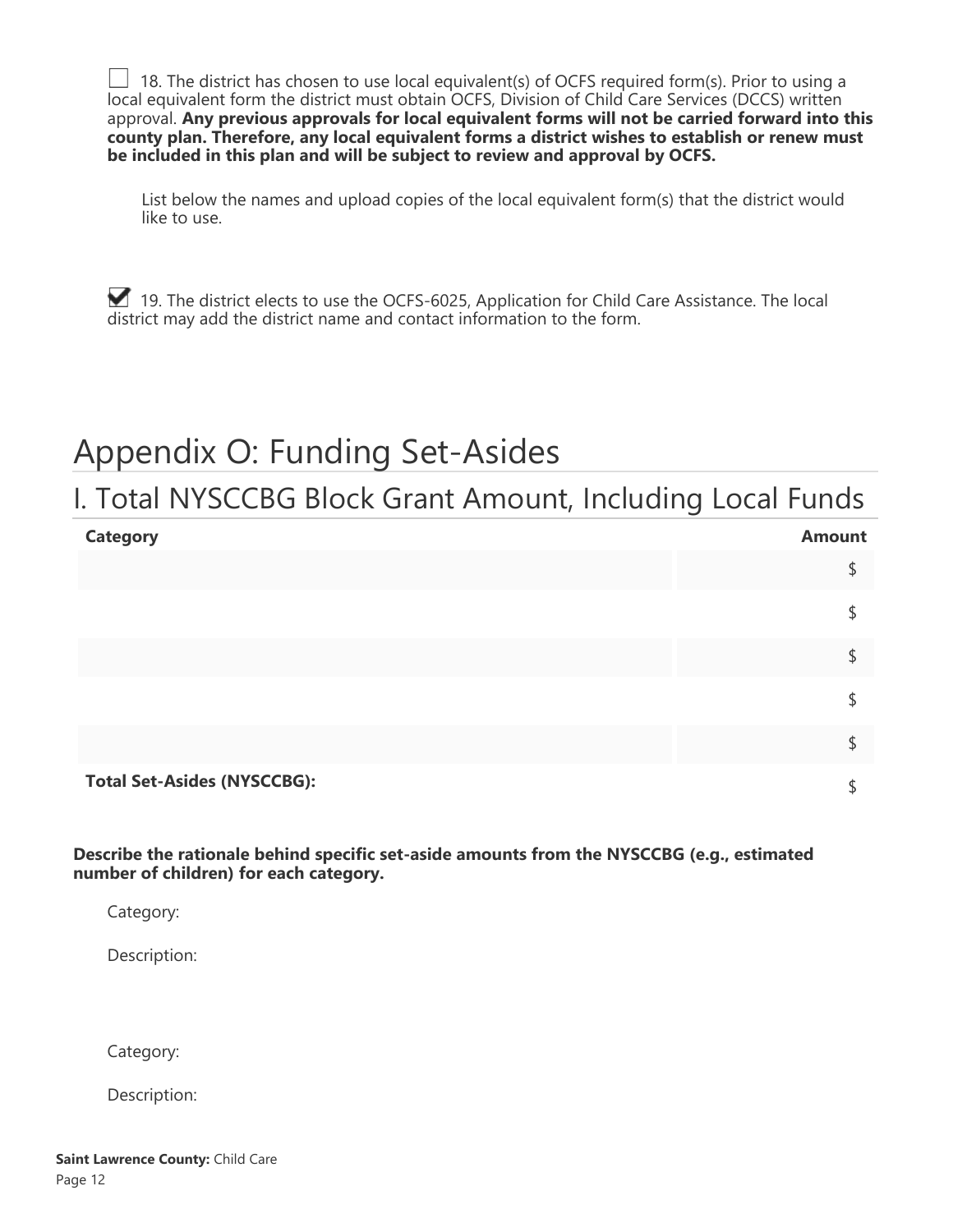Category:

Description:

Category:

Description:

### II. The following amounts are set aside for specific priorities from the Title XX block grant:

| <b>Category</b>                     | <b>Amount</b> |
|-------------------------------------|---------------|
|                                     |               |
|                                     |               |
|                                     |               |
| <b>Total Set-Asides (Title XX):</b> |               |

**Describe the rationale behind specific amounts set aside from the Title XX block grant (e.g., estimated number of children) for each category.**

Category:

Description:

Category:

Description:

Category:

Description: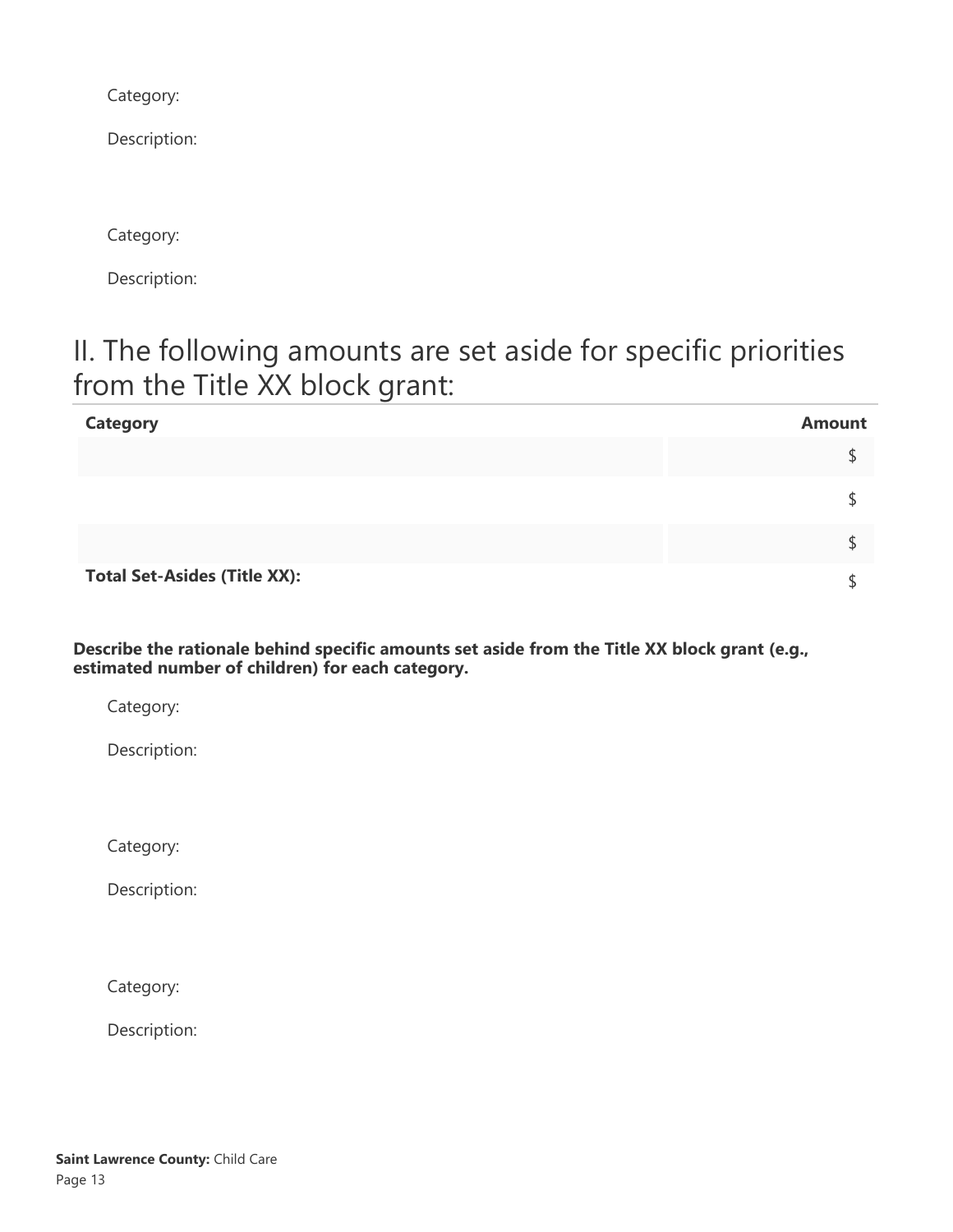# Appendix P: Title XX Child Care

1. Enter the projected total of Title XX expenditures for the plan's duration: **\$**

Indicate the financial eligibility limits (percentage of State Income Standard) your district will apply based on family size. Maximum reimbursable limits are 275% for a family of one or two, 255% for a family of three, and 225% for a family of four or more. Districts that are utilizing Title XX funds only for child protective and/or preventive child care services must not enter financial eligibility limits as these services are offered without regard to income.

| <b>Family Size</b>  | <b>Eligibility Limit</b> |
|---------------------|--------------------------|
| <b>Two People</b>   | %                        |
| <b>Three People</b> | $\%$                     |
| <b>Four People</b>  | %                        |

### 2. Programmatic Eligibility for Income Eligible Families (check all that apply)

Employment



Homelessness

|  |  | Education / training |  |
|--|--|----------------------|--|
|--|--|----------------------|--|



- Domestic violence
- Emergency situation of short duration
- $\Box$  Participating in an approved substance abuse treatment program
- 3. Does the district apply any limitations to the programmatic eligibility criteria?
	- Yes
	- $\bigcirc$  No

If yes, describe eligibility criteria:

- 4. Does the district prioritize certain eligible families for Title XX funding?
	- Yes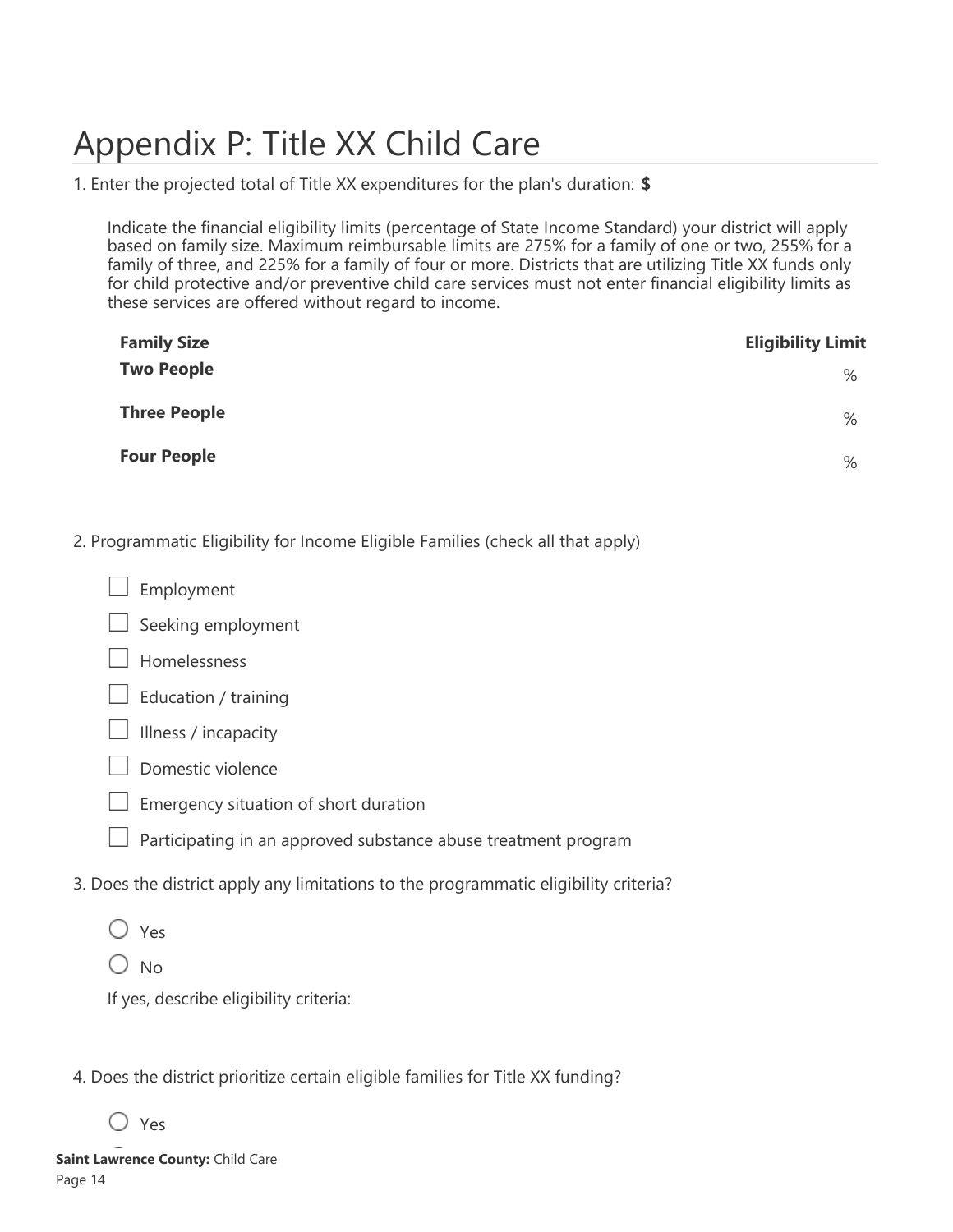$\bigcap$  No

If yes, describe which families will receive priority:

- 5. Does the district use Title XX funds for child care for open child protective services cases?
	- Yes
	- $\bigcirc$  No
- 6. Does the district use Title XX funds for child care for open child preventive services cases?
	- Yes
	- $\bigcirc$  No

## Appendix Q: Additional Local Standards for Child Care Providers

The district may propose local standards in addition to the State standards for legally-exempt providers who will receive child care subsidies issued by the district. This appendix must be completed for **each** additional local standard that the district wants to implement.

The district must coordinate with the local Enrollment Agency, including, but not limited to:

- Informing the Enrollment Agency of the intent to request an additional standard.
- Developing the stepwise process referenced in Question 5.
- Ensuring that no significant burden of work shall be incurred by the Enrollment Agency as a result of the additional local standard, unless such work is addressed in a separate contract or a formal agreement is in place, which are referenced in Question 3.
- Sharing any consent/release form that may be required.
- Keeping the Enrollment Agency informed of the approval status.
- 1. Select the additional local standard that will be required of child care providers/programs.

 $\bigcup$  Verification, using the district's local records, that the provider has given the caretaker complete and accurate information regarding any report of child abuse or maltreatment in which he or she is named as an indicated subject

 $\bigcirc$  Local criminal background check

 $\bigcup$  Require providers caring for subsidized children for 30 or more hours a week participate in the Child and Adult Care Food Program (CACFP).

*Note that districts are required to notify the Enrollment Agency, using the OCFS-2114, District Notification to Legally-Exempt Caregiver Enrollment Agency, of all providers on the referral list for whom the requirement is "not applicable."*

Site visits by the district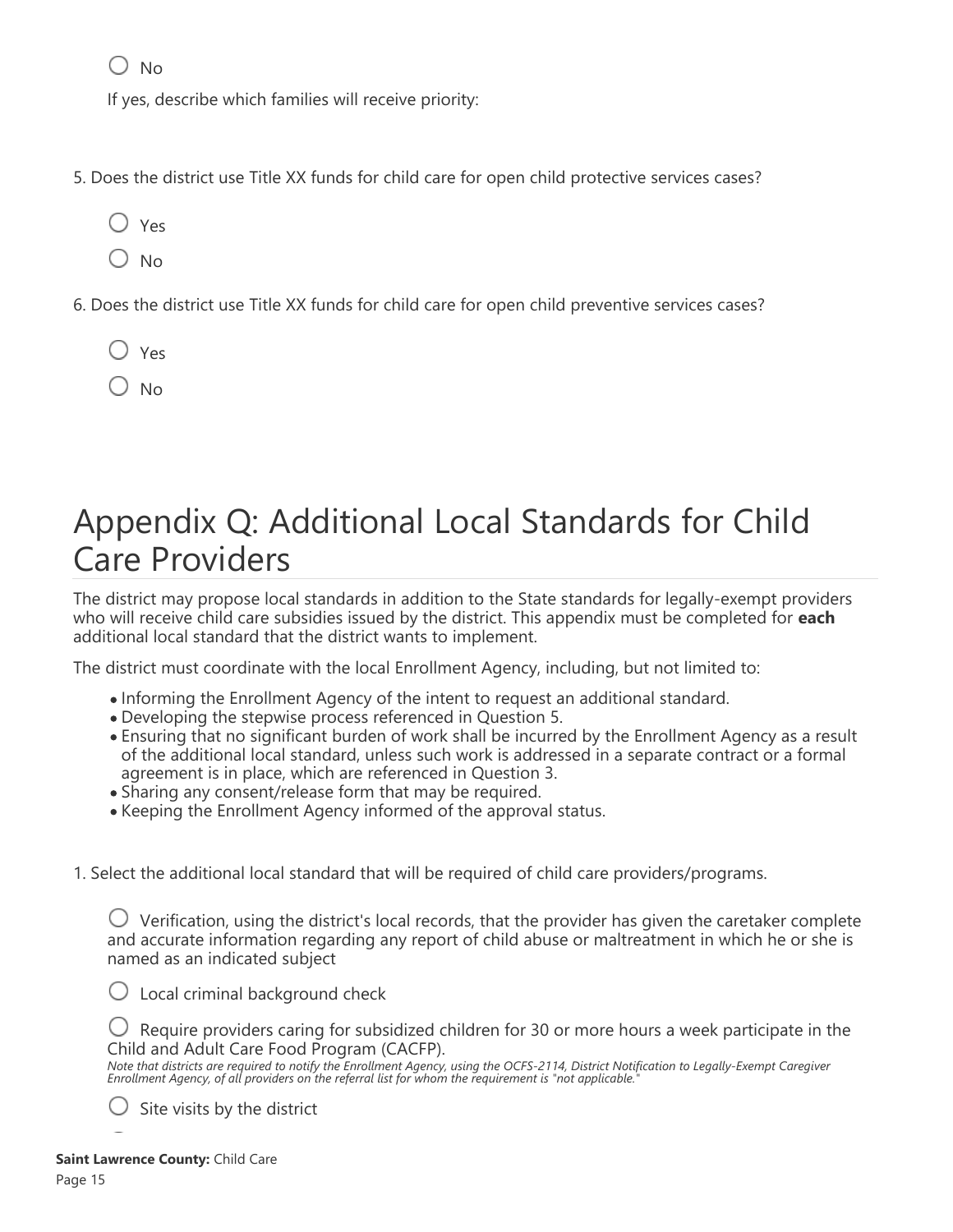

2. Check below the type of child care program to which the additional local standard will apply and indicate the roles of the persons to whom it will apply in cases where the standard is person-specific.

| Legally-exempt relative-only family child care program  |
|---------------------------------------------------------|
| Provider                                                |
| Provider's employee                                     |
| Provider's volunteer                                    |
| Provider's household member age 18 or older             |
| Legally-exempt relative-only in-home child care program |
| Provider                                                |
| Provider's employee                                     |
| Provider's volunteer                                    |
| Legally-exempt family child care program                |
| Provider                                                |
| Provider's employee                                     |
| Provider's volunteer                                    |
| Provider's household member age 18 or older             |
| Legally-exempt in-home child care program               |
| Provider                                                |
| Provider's employee                                     |
| Provider's volunteer                                    |
| Legally-exempt group program                            |
| Director                                                |
| Employee                                                |
| Volunteer                                               |

2a. Exceptions: There may be instances when the district may be unable to enact the additional standard, such as, the applicable person may reside outside of the district's jurisdiction, or the site of care may not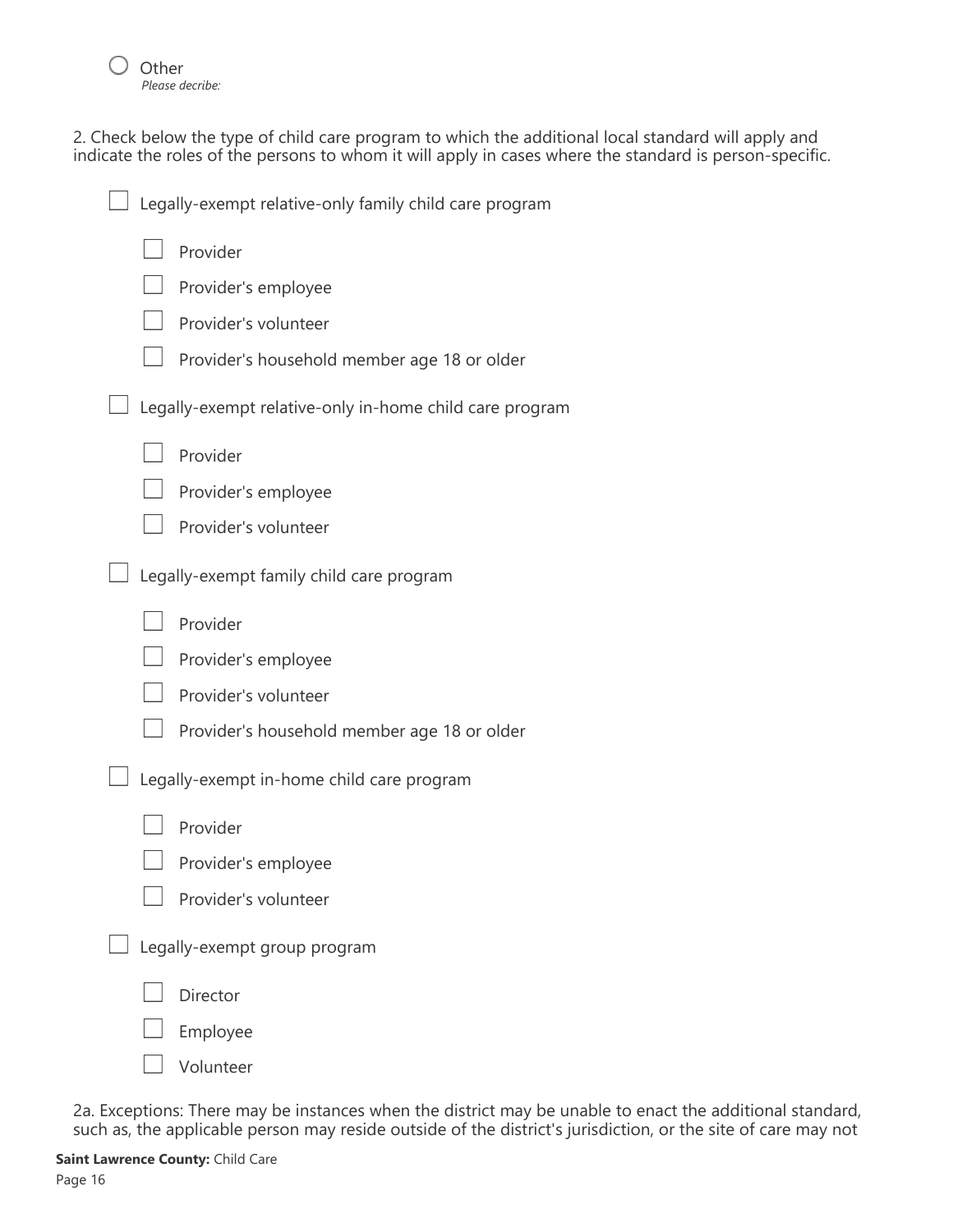be located within the district. In such cases, the district may create an exception to the applicability stated above.

*Note: The Child Care Facility System cannot track such exceptions and, therefore, the district remains responsible for notifying the applicable Enrollment Agency, using the OCFS-2114, District Notification to Legally-Exempt Caregiver Enrollment Agency, that an additional standard is "not applicable" to the specific provider/person named on the referral list.*

Place a check mark below to show any exception to the applicability of this Local Additional Standard to programs or roles previously identified.

 a. The district will not apply this additional local standard when the applicable person **resides** outside of the subsidy-paying district.

 b. The district will not apply this additional local standard when the **program's site of care is located outside** of the subsidy-paying district.

3. Districts are responsible for implementation of the additional local standard unless they have a formal agreement or contract with another organization. Check the organization that will be responsible for the implementation of the additional local standard.

 $\cup$  Local social services staff

*Provide the name of the unit and contact person:*

 $\bigcirc$  Contracted agency (must correspond to Appendix K, Question 3b) *Provide the name of the agency and contact person:*

*Note: Costs associated with the additional local standard cannot be passed on to the provider.*

4. Are there any fees or other costs associated with the additional local standard?

Yes

 $\bigcirc$  No

*Note: Costs associated with the additional local standard cannot be passed on to the provider.*

5. Describe, in chronological order, the steps for conducting the additional local standard. Include how the district will retrieve referrals from CCFS, communicate with providers and other applicable persons, determine compliance with the additional local standard, inform the Enrollment Agency whether the additional local standard has been "met," "not met" or is "not applicable" and monitor its timeliness. Include all agencies involved and their roles. Note that the district's procedures must be in accordance with 12-OCFS-LCM-01.

6. Indicate how frequently the additional local standard will be applied. Answer both questions.

1. The Standard will be applied:



 $\perp$  At initial enrollment and re-opening

At each re-enrollment

2. The district will assess compliance with the additional local standard: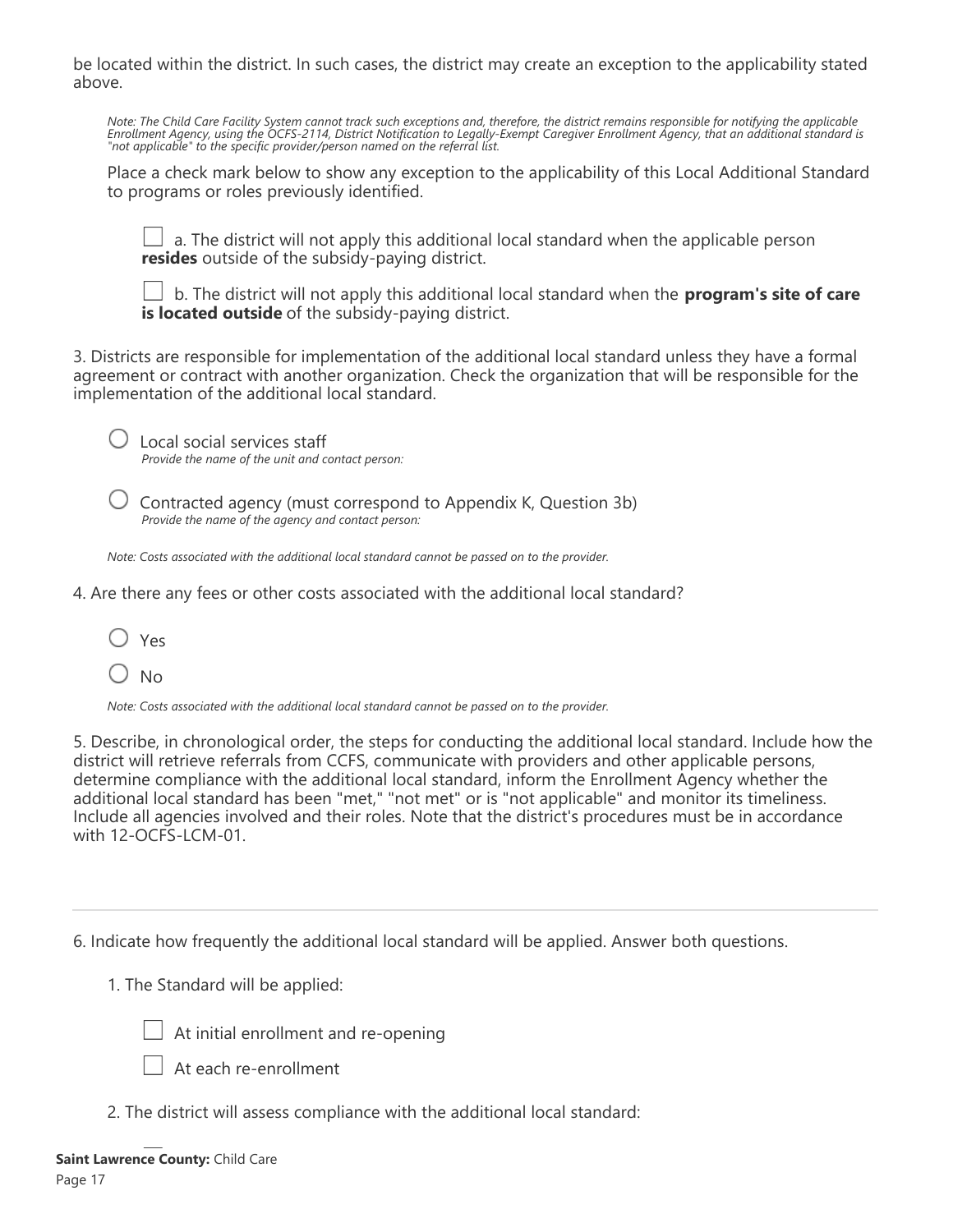*During the enrollment review period,* and the district will notify the Enrollment Agency of the results within 25 days from the E-Notice referral date.

*During the 12-month enrollment period,* and the district will notify the Enrollment Agency of the results promptly. Note that this option is always applicable to an additional local standard requiring participation in CACFP.

**7. Describe the justification for the additional local standard in the space below.**

## Appendix R: Payment to Child Care Providers for Absences

1. The following providers are eligible for payment for absences (check all that are eligible):



- Group family day care
- Family day care
- Legally-exempt group
- School-age child care
- 2. Our district will only pay for absences to providers with which the district has a contract or letter of intent.
	- Yes
	- $\odot$  No
- 3. Base Period:

 $\bigcirc$  3 months

 $\odot$  6 months

4. Number of absences allowed per child during base period:

| <b>Period</b>      | <b>Routine Limits</b><br>(# of days) $ $ | <b>Extenuating Circumstances</b><br>$#$ of days) | <b>Total Number of Absences Allowed</b><br>$#$ of days) |
|--------------------|------------------------------------------|--------------------------------------------------|---------------------------------------------------------|
| In a Month         |                                          |                                                  |                                                         |
| <b>Base Period</b> |                                          |                                                  |                                                         |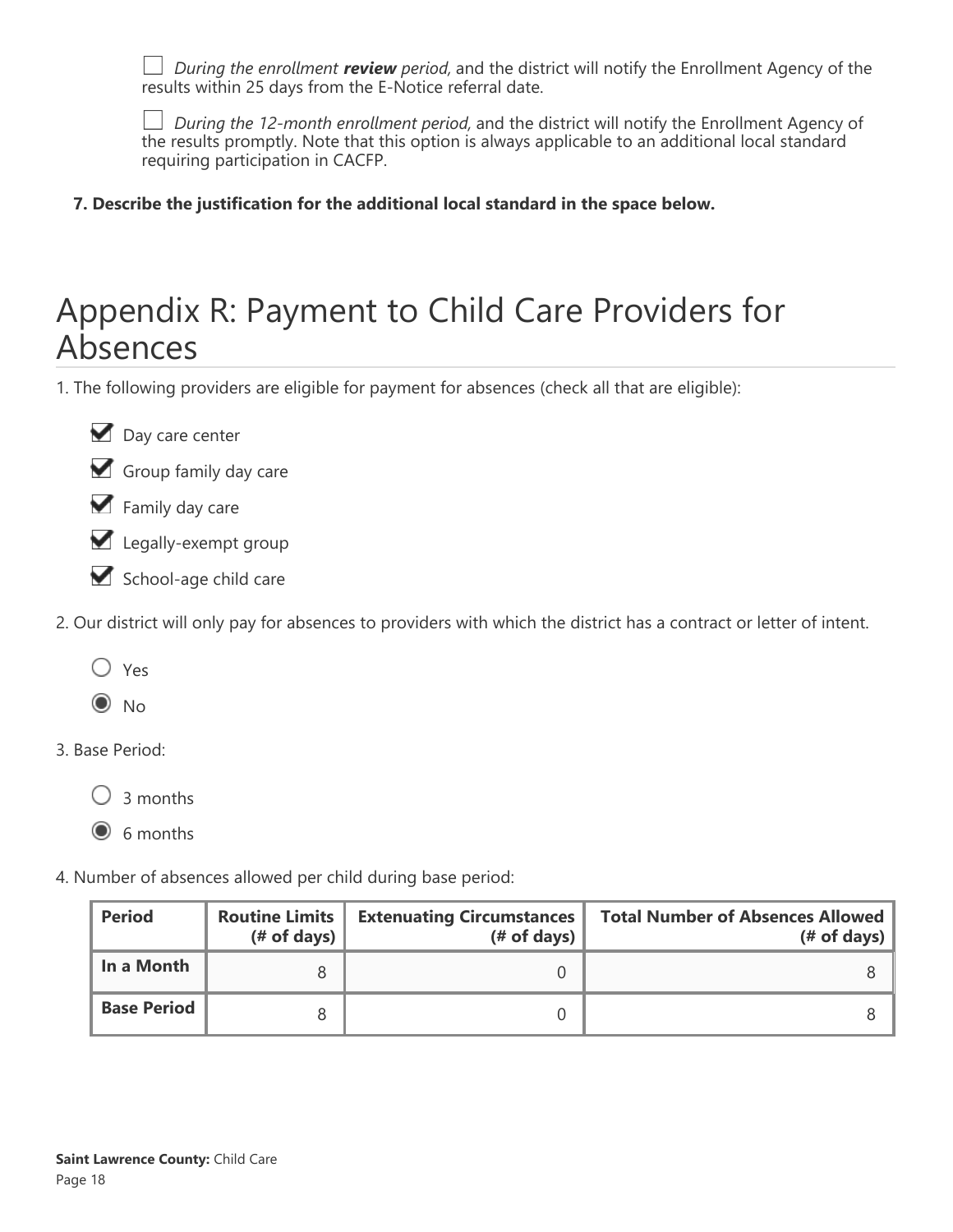*Note: The number of absences per month and base period selected here must match the attendance group numbers entered in CCTA.*

5. List reasons for absences for which the district will allow payment:

Illness for any household member. (note from Doctor if requesting over 2 days in a week)

- Dr. appointments with documentation.
- Death in family
- Court appointments wtih documentation from court.
- Family emergencies.

6. List any limitations on the above providers' eligibility for payment for absences:

Parent will need supporting documents for allowable absences. Absent days will only be reimbursed when the client/child is scheduled to be at work/daycare. Payment for absent days will not be allowed when the client or provider takes a vacation. Eligiblity for payment ends when the client's activity ends. (cannot bill for absent days when parent terminates services with provider)

*Note: Legally-exempt family child care and in-home child care providers are not eligible to receive payment for absences.*

# Appendix S: Payment to Child Care Providers for Program Closures

1. The following providers are eligible for payment for program closures:





- $\blacktriangleright$  Family day care
- Legally-exempt group
- School-age child care

2. The district will only pay for program closures to providers with which the district has a contract or letter of intent.



 $\odot$  No

3. Enter the number of days allowed for program closures (maximum allowable time for program closures is five days):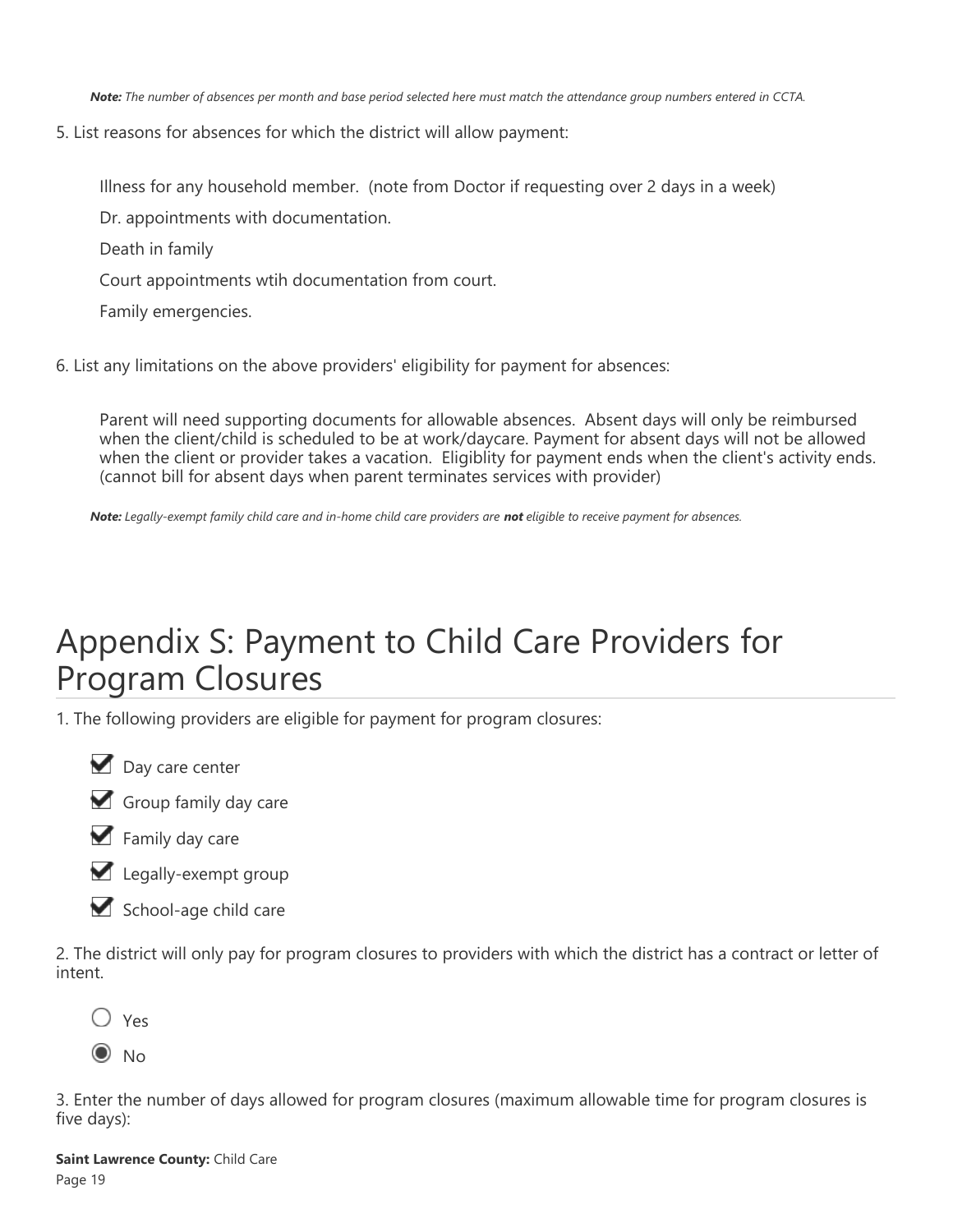- 5
- 4. List the allowable program closures for which the district will provide payment.

Closures allowed for inclement weather and the following holidays: New Year's Eve New Year's Day Memorial Day Independence Day Labor Day Thanksgiving Day Christmas Eve Christmas Day

*Note: Legally-exempt family child care and in-home child care providers are not allowed to be reimbursed for program closures.*

# Appendix T: Transportation, Differential Payment Rates, Enhanced Market Rate for Legally-Exempt Providers, Legally-Exempt Programs, and Sleep

1. Are there circumstances where the district will reimburse for transportation?



 $\bigcirc$  Yes

2. If the district will reimburse for transportation, describe any circumstances and limitations the district will use to reimburse. Include what type of transportation will be reimbursed (public and/or private) and how much your district will pay (per mile or trip). Note that if the district is paying for transportation, the Program Matrix in the Welfare Management System (WMS) should reflect this choice.

### **II. Differential Payment Rates**

1. Districts must complete the Differential Payment Rate Percent (%) column in the table below for each of the four (4) differential payment rate categories. For the two (2) categories that require a state minimum five percent (5%) differential payment rate, the district must enter "5%" or, if it chooses, a higher rate up to 15%.

The other two (2) differential payment rate categories in the table below are optional. If the district chooses not to set differential payment rates, the district must enter zero. If the district chooses to set a differential payment rate, enter the appropriate percentage up to 15 percent (15%). Note that if the district selects a differential payment rate for nationally accredited programs, then that rate must be in the range of five percent (5%) to 15 percent (15%).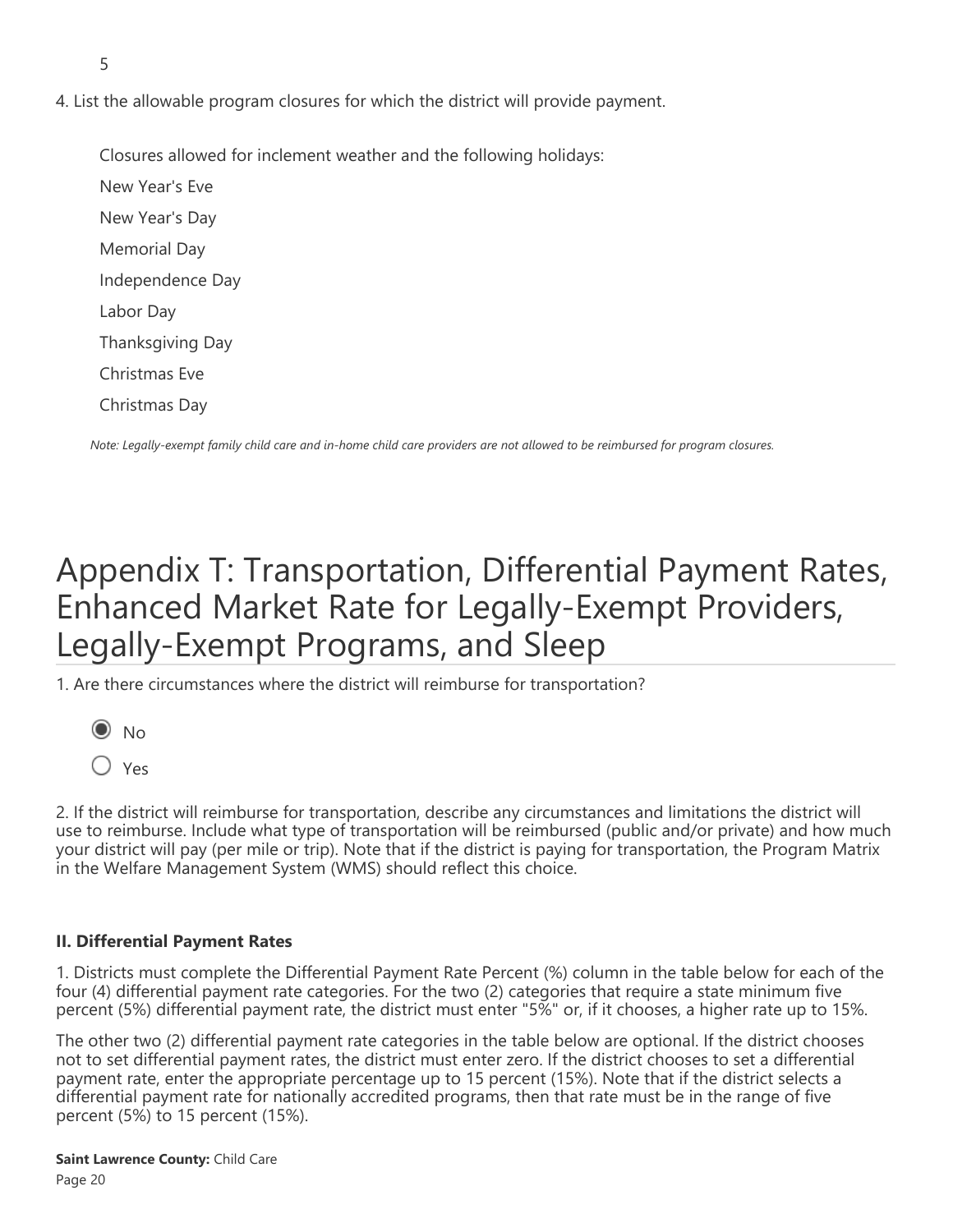| <b>Differential Payment Rate Category</b>                                                                                                                                                        | <b>Differential Payment</b><br><b>Rate Percent</b> | <b>Instructions</b>                                                |
|--------------------------------------------------------------------------------------------------------------------------------------------------------------------------------------------------|----------------------------------------------------|--------------------------------------------------------------------|
| <b>Homelessness: Licensed and Registered</b><br><b>Providers</b><br><b>State required minimum of 5%</b>                                                                                          | 5%                                                 | Enter a percentage $(\%)$ : 5% to<br>15%. (Must enter at least 5%) |
| <b>Homelessness: Legally-Exempt Providers</b>                                                                                                                                                    | 5%                                                 | Enter 0% or a percentage (%) up<br>to 15%.                         |
| <b>Non-traditional Hours: All Providers</b><br><b>State required minimum of 5%</b>                                                                                                               | 10%                                                | Enter a percentage (%): 5% to<br>15%. (Must enter at least 5%)     |
| <b>Nationally Accredited Programs:</b><br><b>Licensed and Registered Providers</b><br>Legally-exempt child care providers are not eligible for a<br>differential payment rate for accreditation. | $0\%$                                              | Enter 0% or a percentage (%) from<br>5% to 15%.                    |

2. Generally, differential payment rates may not exceed 25% above the applicable market rate or actual cost of care. However, a district may request a waiver from the Office to establish a payment rate that is in excess of 25% above the applicable market rate upon showing that the 25% maximum is insufficient to provide access within the district to child care providers or services that offer care addressing more than one of the differential payment rate categories. However, if your district wants to establish a payment rate that is more than 25% above the applicable market rate, describe below why the 25% maximum is insufficient to provide access to such child care providers or services.

### **III. Increased Enhanced Market Rate for Legally-Exempt Family and In-Home Child Care Providers**

1. The enhanced market rate for legally-exempt family and legally-exempt in-home child care providers who have completed 10 or more hours of training annually is a 70% differential applied to the market rates established for registered family day care. Indicate if the district is electing to establish a payment rate that is in excess of the enhanced market rate for legally-exempt family and in-home child care providers who have completed 10 or more hours of training annually and the training has been verified by the legally-exempt caregiver enrollment agency.



 $\bigcirc$  Yes

2. If yes, indicate the percent (71%–75%), not to exceed 75% of the child care market rate established for registered family day care.

 $\%$ 

### **IV. Enhanced Market Rates for Legally-Exempt Group Child Care Programs**

#### *Answer both questions:*

1. Indicate if the district is electing to establish an enhanced market rate for child care services provided by legally-exempt group child care programs that have prepared an approved health care plan and have at least one caregiver in each classroom with age appropriate cardiopulmonary resuscitation (CPR) certification and the enhanced requirements have been verified by the enrollment agency.

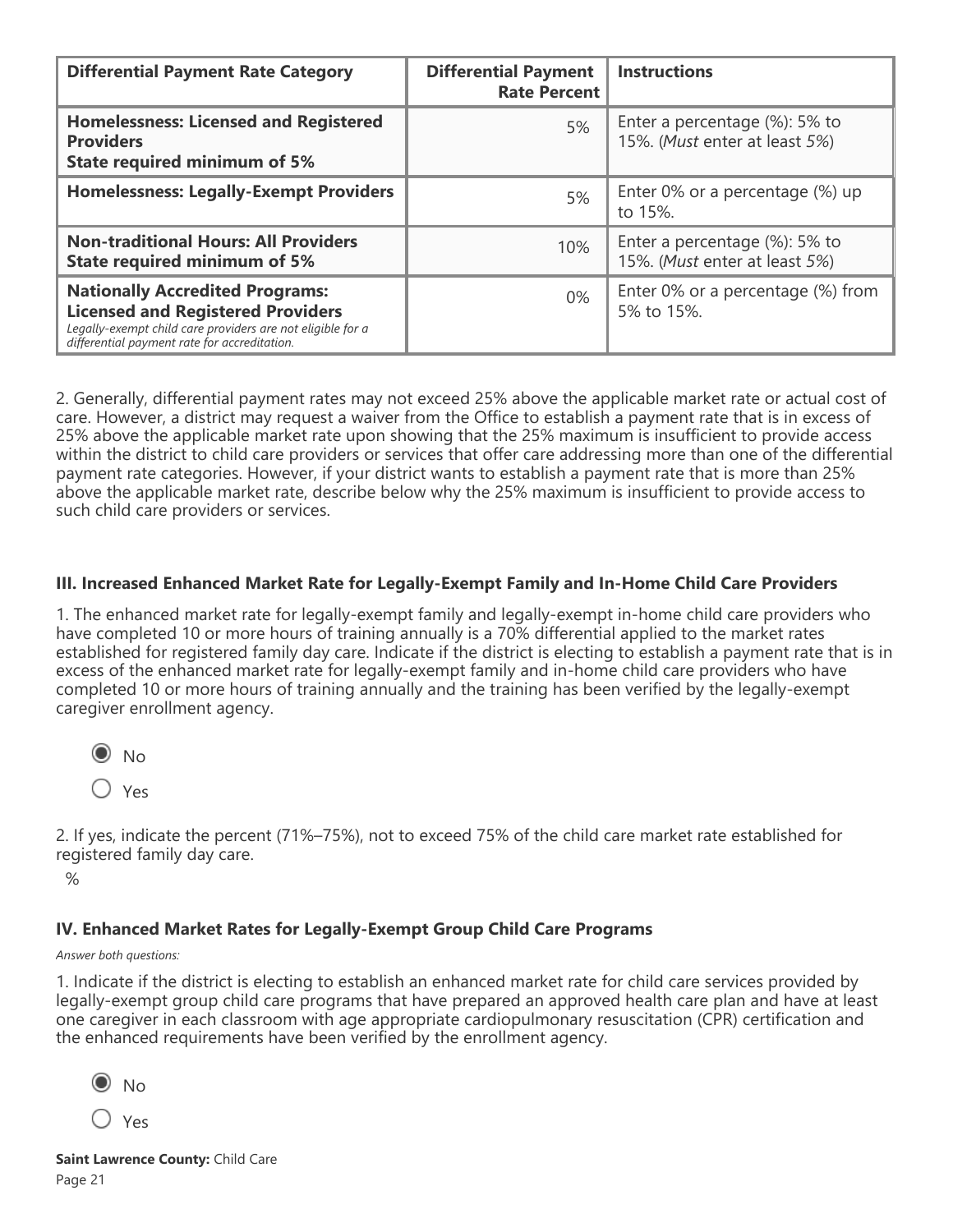If yes, indicate the percent (76%–81%), not to exceed 81% of the applicable market rate for day care centers.

 $\frac{1}{2}$ 

2. Indicate if the district is electing to establish an enhanced market rate for child care services provided by legally-exempt group child care programs when, in addition to the training required in 18 NYCRR §415.4(f), the caregiver has completed an approved course and a minimum of 15 hours of approved training annually and each employee with a caregiving role completes a minimum of 5 hours of approved training annually and the enhanced requirements have been verified by the enrollment agency.



 $\bigcirc$  Yes

If yes, indicate the percent (76%–81%), not to exceed 81% of the applicable market rate for day care centers.

 $\frac{1}{2}$ 

If a district chooses to establish both legally-exempt group child care enhanced rates and a program is eligible for both enhanced rates, then the enhanced market rate must be based on the percentages selected for each individual market rate, up to a maximum of 87%.

### **V. Sleep**

1. Does the district choose to pay for child care services while a caretaker that works a second or third shift sleeps?



2. The following describes the standards the district will use to evaluate whether to pay for child care services while a caretaker that works a second or third shift sleeps, as well as any limitations pertaining to payment:

In accordance with SSL 410-w(9), up to eight hours of additional child care assistance must be authorized for all eligible children in a family, as needed, in order to allow a parent or caretaker to sleep, if the parent or caretaker works non-traditional hours, is eligible for and provided with child care assistance, and has a child under the age of six and not in school for a full day.

3. Indicate the number of hours allowed by your district per day (maximum number of hours allowed is eight). 8

# Appendix U: Child Care Exceeding 24 Hours, Child Care Services Unit, Waivers, and Breaks in Activities

### **I. Child Care Exceeding 24 Hours**

1. Child care services may exceed 24 consecutive hours when such services are provided on a short-term emergency basis or in other situations where the caretaker's approved activity necessitates care for 24 hours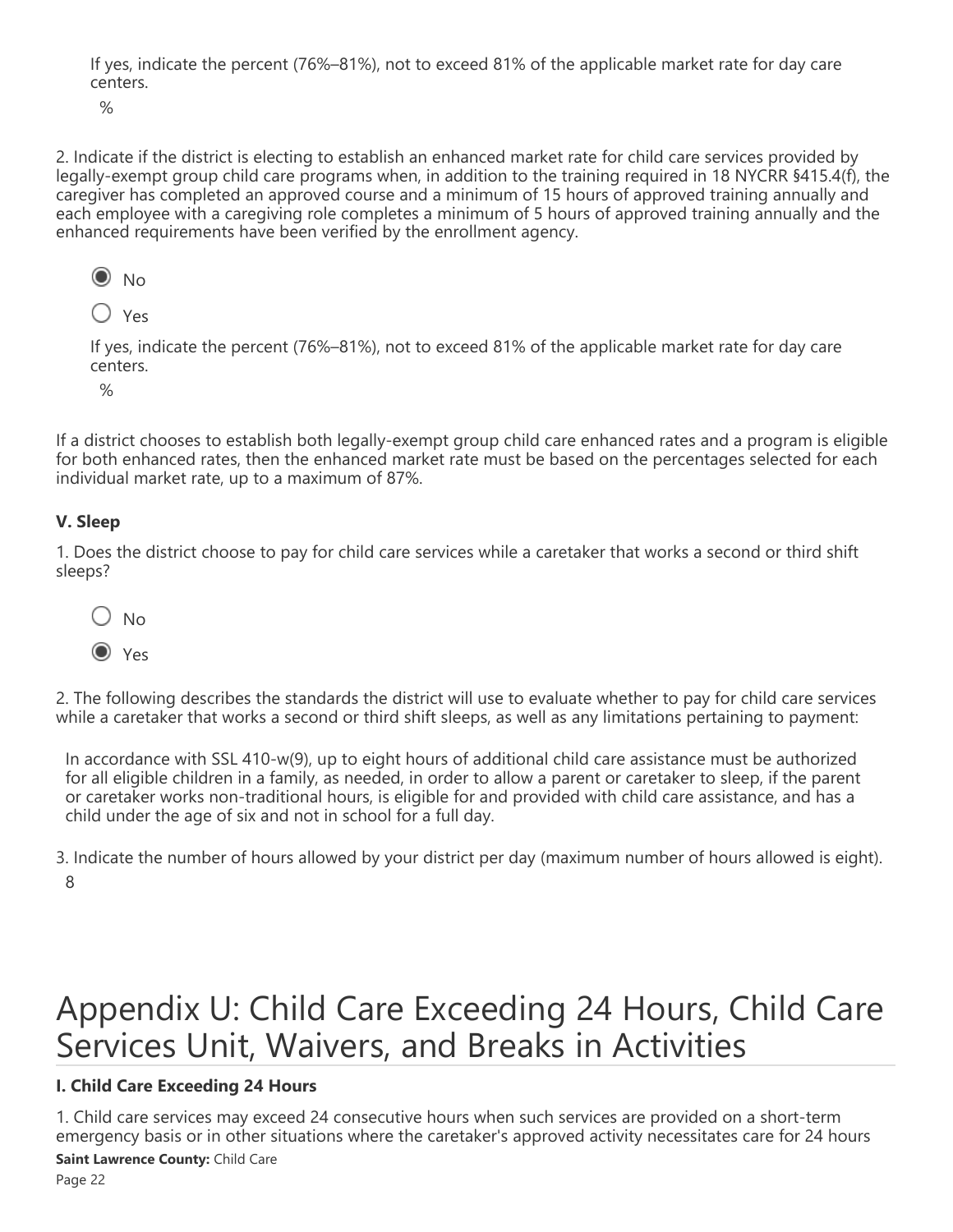on a limited basis. Check below under what circumstances the district will pay for child care exceeding 24 hours.

On a short-term or emergency basis

The caretaker's approved activity necessitates care for 24 hours on a limited basis

2. Describe any limitations on the payment of child care services that exceed 24 consecutive hours.

With appropriate documentation; may need prior approval if possible

### **II. Child Care Services Unit (CCSU)**

### **1. Indicate below if your district will include 18-, 19-, or 20-year-olds in the CCSU for determining family size and countable family income.**

a. The district will include the following in the CCSU (check all that apply)



19-year-olds

20-year-olds

### **OR**

b. The district will only include the following in the CCSU when it will benefit the family (check all that apply)



20-year-olds

2. Describe the criteria your district will use to determine whether or not 18-, 19-, or 20-year olds are included in the CCSU.

18-, 19-, and 20-year olds will not be included if their income adversely affects the parent's eligibility or parent fee.

### **III. Waivers**

1. Districts have the authority to request a waiver of any regulatory provision that is non-statutory. The waiver must be approved by OCFS before it can be implemented. Describe and justify why your district is requesting a waiver.

### **IV. Breaks in Activities**

1. Districts may pay for child care services for low-income families during breaks in activities either for a period not to exceed two weeks or for a period not to exceed four weeks when child care arrangements would otherwise be lost and the subsequent activity is expected to begin within that period. If your district will pay for breaks in activities, indicate below for how long of a break that the district will pay for (check one):

### **Saint Lawrence County:** Child Care

Page 23